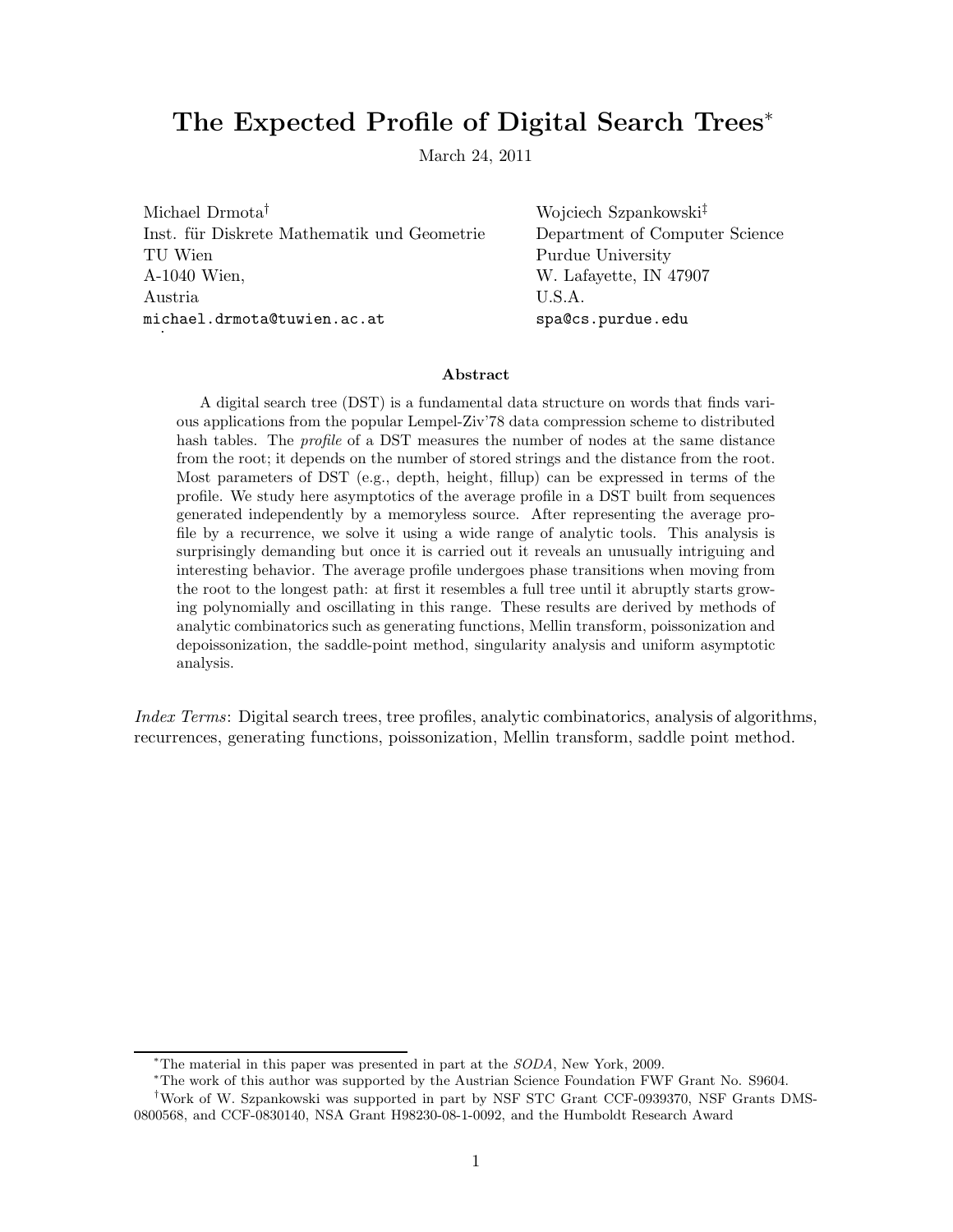### 1 Introduction

Digital trees are fundamental data structures on words [14, 27]. Among them tries and digital search trees stand out due to myriad of applications ranging from data compression to distributed hash tables [14, 19, 20, 27]. In a digital search tree, the subject of this paper, strings are directly stored in nodes. More precisely, the root contains the first string (or an empty string), and the next string occupies the right or the left child of the root depending on whether its first symbol is "0" or "1". The remaining strings are stored in available nodes which are directly attached to nodes already existing in the tree. A digital search tree with  $n$ internal nodes is "completed" with  $n+1$  external nodes, as shown in Figure 1. These external nodes can be seen as those positions where the next item is to be stored. The resulting tree is then a complete binary tree with the external nodes as leaves. The search for an available node follows the prefix structure of a new string [14, 19].



Figure 1: A digital search tree built on eight strings  $s_1, \ldots, s_8$  (i.e.,  $s_1 = 0 \ldots, s_2 = 1 \ldots$  $s_3 = 01 \ldots, s_4 = 11 \ldots,$  etc.) with internal (ovals) and external (squares) nodes, and its profiles.

In this paper, we are concerned with probabilistic properties of the *profile* defined as the number of nodes at the same distance from the root. Throughout the paper, we write  $I_{n,k}$  for the number of nodes at level k when n strings are stored, and  $B_{n,k}$  for the number of external nodes at level k. We study the profile built over  $n$  binary strings generated by a memoryless source, that is, we assume each string is a binary independently and identically distributed (i.i.d.) sequence with p being the probability of a "1"  $(0 < p < 1)$ ; we also use  $q := 1 - p \ge p$ . This simple model may seem too idealized for practical purposes, however, typical behaviors under such a model often hold under more general models such as Markovian or dynamical sources, although the technicalities are usually more involved (see [7, 16, 27]).

The motivation of studying the profiles is multifold. First, digital search trees are used in various applications ranging from data compression (e.g., Lempel-Ziv'78 data compres-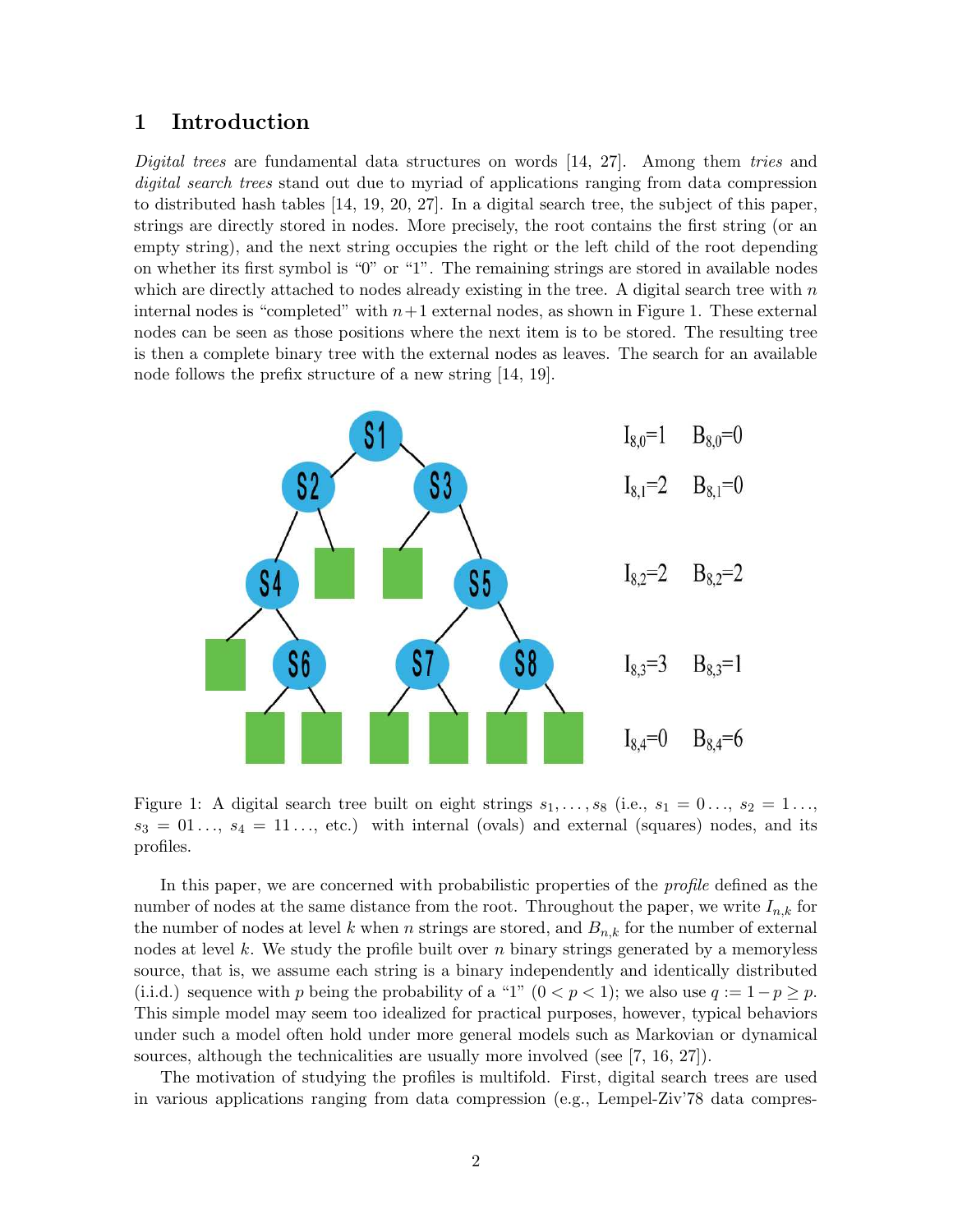sion scheme<sup>1</sup> [8]), to telecommunication (e.g., conflict resolution algorithms [27]), to partial matching of multidimensional data, to distributed hash tables [20]. Second, the profile is a fine shape measure closely connected to many other cost measures as further discussed below. Third, not only the analytic problems are mathematically challenging, but the diverse new phenomena they exhibit are highly interesting and unusual.

As mentioned above, several DST parameters can be expressed in terms of the internal profile:

- (i) height: the length of the longest path from the root is  $H_n = \max\{j : I_{n,j} > 0\};$
- (ii) fillup (or saturation) level: the largest full level, or  $F_n = \max\{j : I_{n,j} = 2^j\};$
- (iii) depth: the distance from the root to a randomly selected node; its distribution is given by the expected profile divided by  $n$ , [18];
- (iv) total path length: the sum of distances between nodes and the root, or equivalently  $L_n = \sum_j jI_{n,j}$ .

The average profile is described by an interesting recurrence of the following form

$$
x_{n+1,k} = \sum_{0 \le j \le n} \binom{n}{j} p^j (1-p)^{n-j} (x_{j,k-1} + x_{n-j,k-1})
$$

with suitable initial conditions. We solve it asymptotically for a wide range of n and  $k \leq n$ . This is our main contribution. We accomplish it by first considering the Poisson generating function  $\Delta_k(z) := e^{-z} \sum_n x_{n,k} z^n/n!$  that satisfies the following functional-differential equation

$$
\Delta'_{k+1}(z) + \Delta_{k+1}(z) = \Delta_k(pz) + \Delta_k(qz),\tag{1}
$$

with a suitable  $\Delta_0(z)$ . This equation is still not ready for analytic methods, therefore, one applies the Mellin transform, and some additional transformations, leading to the following functional-recurrence equation

$$
F_{k+1}(s) - F_{k+1}(s-1) = (p^{-s} + q^{-s})F_k(s)
$$
\n(2)

for complex s. We are able to obtain an explicit solution of this equation by introducing a proper functional operator. Next, when finding the inverse of the Mellin transform we need to deal with an infinite number of saddle points, already observed in [22] for the profile of tries. The final step is to invert asymptotics of the Poisson function  $\Delta_k(z)$  through the so called *analytic depoissonization* [9] to recover asymptotically  $x_{n,k}$ . The reader is referred to [5, 27] for a detailed discussion of the above tools belonging to analytic combinatorics.

Digital trees have been intensively studied for the last thirty years [1, 8, 10, 12, 13, 14, 15, 17, 18, 23, 24, 26, 27. The quantity closest related to the profile is the typical depth  $D_n$ that measures the path length from the root to a randomly selected node; it is equal to the ratio of the average profile to the number of nodes. However, all estimations of the depth [1, 14, 17, 18, 24, 26, 25] deal only with the typical depth around most likely value, namely  $k = h^{-1} \log n + O(1)$  where  $h = -p \log p - q \log q$  is the entropy rate. Analyses of the external and internal profiles of tries have been initiated in Park's thesis and fully analyzed in Park et al. [21, 22], while the profile of the digital search trees for unbiased source (i.e.,  $p = q = 1/2$ ) has been recently obtained in [13] (see Section 6.3 of Knuth [14] for preliminary studies).

<sup>&</sup>lt;sup>1</sup>In particular,  $I_{n,k}$  represents the number of phrases of length k in the Lempel-Ziv'78 built over n phrases.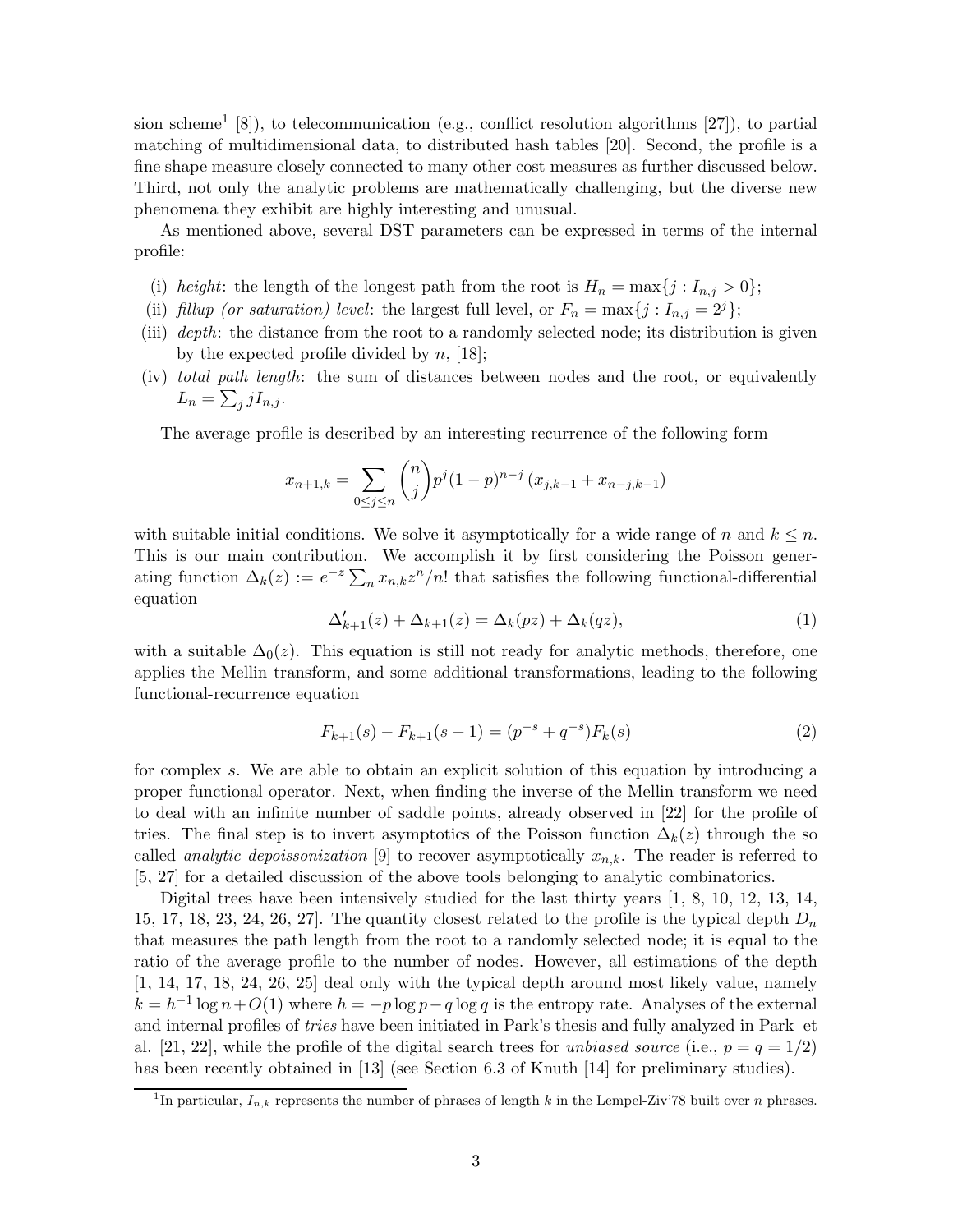In this paper, we mostly analyze precisely the expected profile of the biased digital search trees and reveal an unusually intriguing and interesting behavior. The average internal profile undergoes phase transitions when moving from the root to the longest path. At first it resembles a full tree until it abruptly starts growing polynomially. Furthermore, the expected profile is oscillating in a range where the profile grows polynomially. These oscillations are due to an infinite number of saddle points. Knowing the expected profile for all values of  $k$ , we easily obtain (known and unknown) results for the typical depth and width. For example, we shall show an unusual Local Limit Theorem for the typical depth. Furthermore, our results are in accordance with known results on height, and fillup level. We should mention that similar phenomena were observed for tries, as discussed in [22].

The paper is organized as follows. We first present our main results and their consequences. We prove them in two sections: In Section 3 we only consider the symmetric DST (i.e., for unbiased memoryless sources). In Section 4 we deal with the asymmetric DST. This is our main mathematical contribution, where we apply tools of analytic combinatorics such as poissonization, Mellin transform, and saddle point method to first solve the functional equations  $(1)$ – $(2)$ , and then extract asymptotics of the average profiles.

### 2 Main Results

In this section we present our main results. We first derive a general formula for the generating functions of the external and internal profiles. Then we discuss separately the symmetric case (i.e., unbiased memoryless source with  $p = 0.5$ ), and the asymmetric case (biased memoryless source).

### 2.1 Generating Functions

Let  $B_{n,k}$  and  $I_{n,k}$  denote the (random) number of external and internal nodes, respectively, at level k in a digital search tree built over  $n$  strings generated by a memoryless source with parameter  $p \leq 1 - p := q$ ; see Figure 1. The probability generating function of the external profile,  $P_{n,k}(u) = \mathbb{E} u^{B_{n,k}}$ , satisfies the following recurrence relation (see [8])

$$
P_{n+1,k}(u) = \sum_{\ell=0}^{n} \binom{n}{\ell} p^{\ell} q^{n-\ell} P_{\ell,k-1}(u) P_{n-\ell,k-1}(u). \tag{3}
$$

The corresponding exponential generating function

$$
G_k(x, u) = \sum_{n \ge 0} P_{n,k}(u) \frac{x^n}{n!}
$$

fulfills the following functional recurrence

$$
\frac{\partial}{\partial x}G_k(x, u) = G_{k-1}(px, u)G_{k-1}(qx, u), \qquad (k \ge 1), \tag{4}
$$

with initial conditions  $G_0(x, u) = u + e^x - 1$  and  $G_k(0, u) = 1$   $(k \ge 1)$ . Similarly, the corresponding generating function for the internal profile

$$
\overline{G}_k(x, u) = \sum_{n \ge 0} \mathbb{E} \, u^{I_{n,k}} \frac{x^n}{n!}
$$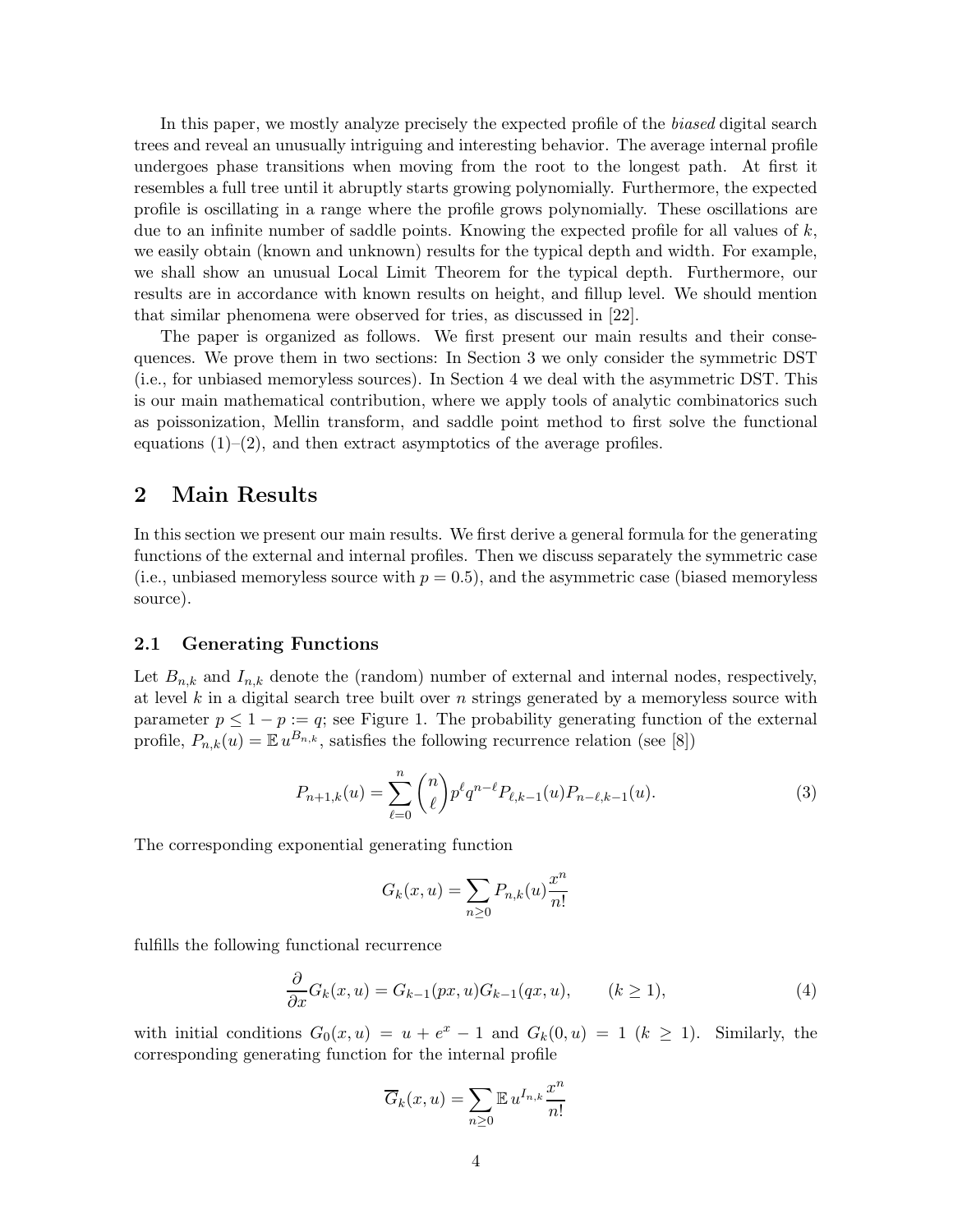satisfies the same recurrence relation

$$
\frac{\partial}{\partial x}\overline{G}_k(x,u) = \overline{G}_{k-1}(px,u)\overline{G}_{k-1}(qx,u), \qquad (k \ge 1),
$$
\n(5)

however, the initial conditions are  $\overline{G}_0(x, u) = 1 + u(e^x - 1)$  and  $\overline{G}_k(0, u) = 1$   $(k \ge 1)$ .

We are interested in the expected profiles  $E B_{n,k}$  and  $E I_{n,k}$ . By taking derivatives with respect to u and setting  $u = 1$  we obtain for the exponential generating function

$$
E_k(x) = \sum_{n\geq 0} \mathbb{E} B_{n,k} \frac{x^n}{n!}
$$

the following functional recurrence

$$
E'_{k}(x) = e^{qx} E_{k-1}(px) + e^{px} E_{k-1}(qx),
$$
\n(6)

with initial condition  $E_0(x) = 1$  and  $E_k(0) = 0$   $(k \ge 1)$ . The corresponding generating function for the internal profile

$$
\overline{E}_k(x) = \sum_{n \ge 0} \mathbb{E} I_{n,k} \frac{x^n}{n!}
$$

satisfies recurrence (6), too, however with initial conditions  $\overline{E}_0(x) = e^x - 1$  and  $\overline{E}_k(0) = 0$  $(k \geq 1)$ . Note that (6) is equivalent to the recurrence relation

$$
\mathbb{E}\,B_{n+1,k+1} = \sum_{\ell=0}^n \binom{n}{\ell} p^\ell q^{n-\ell} (\mathbb{E}\,B_{\ell,k} + \mathbb{E}\,B_{n-\ell,k}) \qquad (n,k \ge 0). \tag{7}
$$

In this paper we analyze  $(7)$  for a wide range of n and k to present exact and asymptotic solutions. We first consider the symmetric case  $(p = q)$ , and then the asymmetric case.

### 2.2 Symmetric Case

Let us start with the symmetric case  $p = q = \frac{1}{2}$  $\frac{1}{2}$ . The corresponding generating functions have simpler structures. Namely,

$$
\frac{\partial}{\partial x}G_k(x, u) = G_{k-1}\left(\frac{x}{2}, u\right)^2, \qquad (k \ge 1),
$$

with initial conditions  $G_0(x, u) = u + e^x - 1$  and  $G_k(0, u) = 1$  (for  $k > 0$ ), and

$$
\frac{\partial}{\partial x}\overline{G}_k(x,u) = \overline{G}_{k-1}\left(\frac{x}{2},u\right)^2, \qquad (k \ge 1),
$$

with the initial conditions  $\overline{G}_0(x, u) = 1 + u(e^x - 1)$  and  $\overline{G}_k(0, u) = 1$ . Thus (6) becomes

$$
E'_{k}(x) = 2e^{x/2}E_{k-1}\left(\frac{x}{2}\right),
$$
\n(8)

with  $E_0(x) = 1$  and  $E_k(0) = 0$  for  $k \ge 1$  and for the internal profile

$$
\overline{E}'_k(x) = 2e^{x/2}\overline{E}_{k-1}\left(\frac{x}{2}\right),\tag{9}
$$

with  $\overline{E}_0(x) = e^x - 1$  and  $\overline{E}_k(0) = 0$ .

In this special case, we can solve explicitly the above functional-differential equations leading to our first result.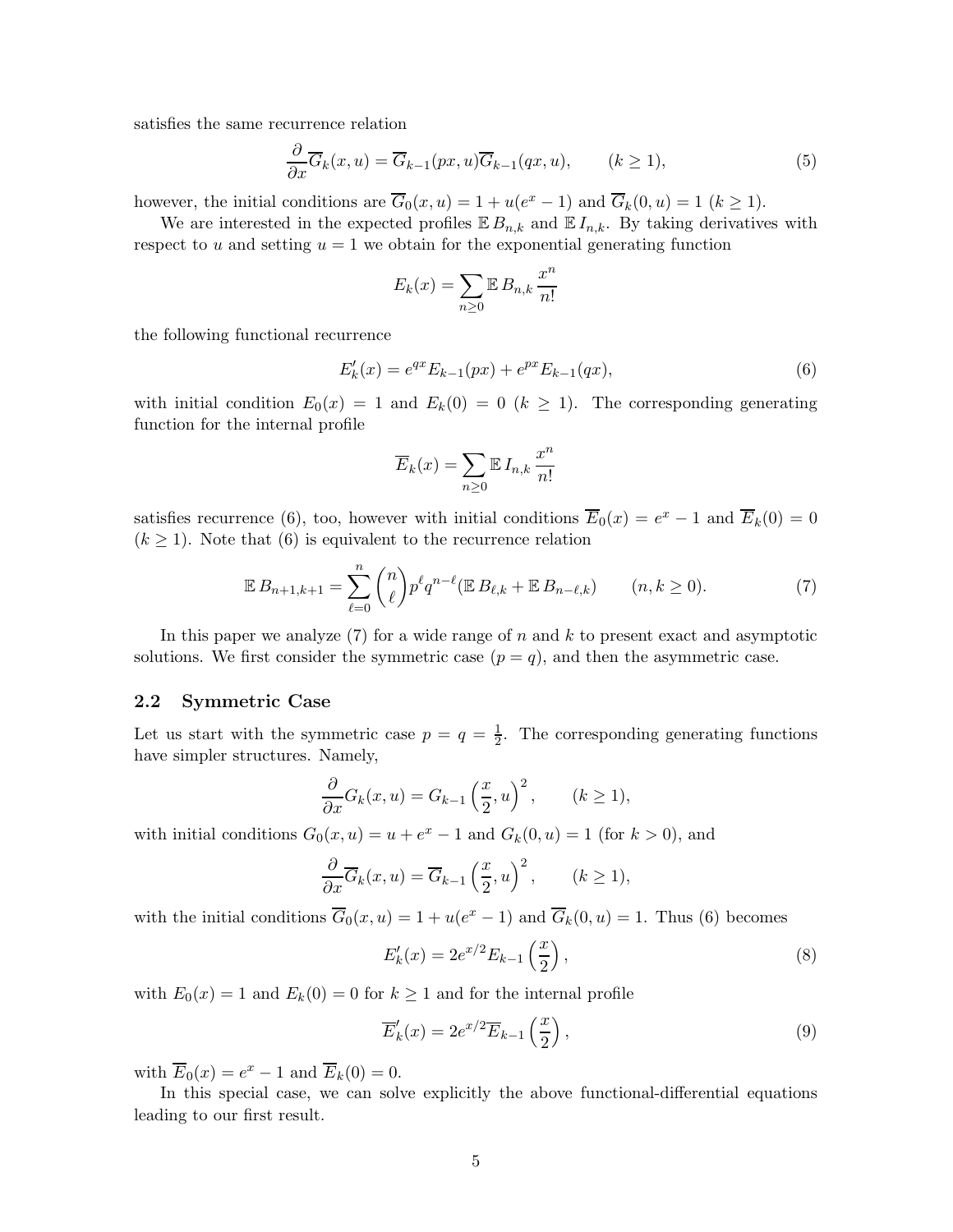**Theorem 1** Set  $Q_0 = 1$  and

$$
Q_{\ell} = \prod_{j=1}^{\ell} \left( 1 - \frac{1}{2^j} \right) \qquad (\ell > 0).
$$

Then

$$
E_k(x) = 2^k e^x \sum_{m=0}^k \frac{(-1)^m 2^{-\binom{m}{2}}}{Q_m Q_{k-m}} e^{-x2^{m-k}},
$$
\n(10)

and

$$
\overline{E}_k(x) = 2^k e^x \left( 1 - \sum_{m=0}^k \frac{(-1)^m 2^{-\binom{m+1}{2}}}{Q_m Q_{k-m}} e^{-x2^{m-k}} \right). \tag{11}
$$

Furthermore,

$$
\mathbb{E}\,B_{n,k} = 2^k \sum_{m=0}^k \frac{(-1)^m 2^{-\binom{m}{2}}}{Q_m Q_{k-m}} \left(1 - \frac{1}{2^{k-m}}\right)^n \tag{12}
$$

and

$$
\mathbb{E} I_{n,k} = 2^k - 2^k \sum_{m=0}^k \frac{(-1)^m 2^{-\binom{m+1}{2}}}{Q_m Q_{k-m}} \left(1 - \frac{1}{2^{k-m}}\right)^n.
$$
 (13)

for any n and  $k \leq n$ .

There are several ways to prove these relations. The simplest way is to use induction (see [3]. It should be noted that the explicit formula (12) for  $\mathbb{E} B_{n,k}$  has appeared several times in the literature [17, 18, 19, 25]. Therefore, we omit here details of the proof.

In Section 3 we establish the asymptotic behavior of the average profiles presented next.

### Theorem 2 Set

$$
F(z) = 1 - \sum_{m \ge 0} \frac{(-1)^m 2^{-\binom{m+1}{2}}}{Q_{\infty} Q_m} e^{-z2^m},\tag{14}
$$

where  $Q_{\infty} = \prod_{j\geq 1} (1 - 2^{-j}).$  Then

$$
\mathbb{E}\,B_{n,k} = 2^k F'(n2^{-k}) + F''(n2^{-k}) + O(n2^{-k})\tag{15}
$$

and

$$
\mathbb{E} I_{n,k} = 2^k F(n2^{-k}) + F'(n2^{-k}) + O(n2^{-k})
$$
\n(16)

uniformly for all  $n, k \geq 1$ .

In particular, if  $n2^{-k} \to 0$  we can use the following asymptotic expression for the derivatives of  $F(z)$ :

$$
F^{(r)}(z) \sim C' e^{-\Psi(\log_2 c(z))} c(z)^{r+\frac{1}{2}} (\log c(z))^{-\frac{1}{2}} e^{\log_2 \frac{1}{z} - \frac{\log_2 2}{2} (\log_2 c(z))^2}, \quad as \quad z \to 0^+,
$$

where C' is a constant,  $\Psi(z)$  a periodic function with period 1, and  $c(z) = \frac{1}{z} \log_2(\frac{1}{z})$  $rac{1}{z}$ .

In passing we should point out that a precise asymptotic behavior of the internal profile of the symmetric DST was also recently presented in [13], using a different approach. In [13] the authors analyzed several ranges of k from  $k = O(1)$ , to  $k = \alpha \log n$ ,  $\alpha > 1$ , to  $k = \Theta(n)$ through methods of applied mathematics and the saddle point approach.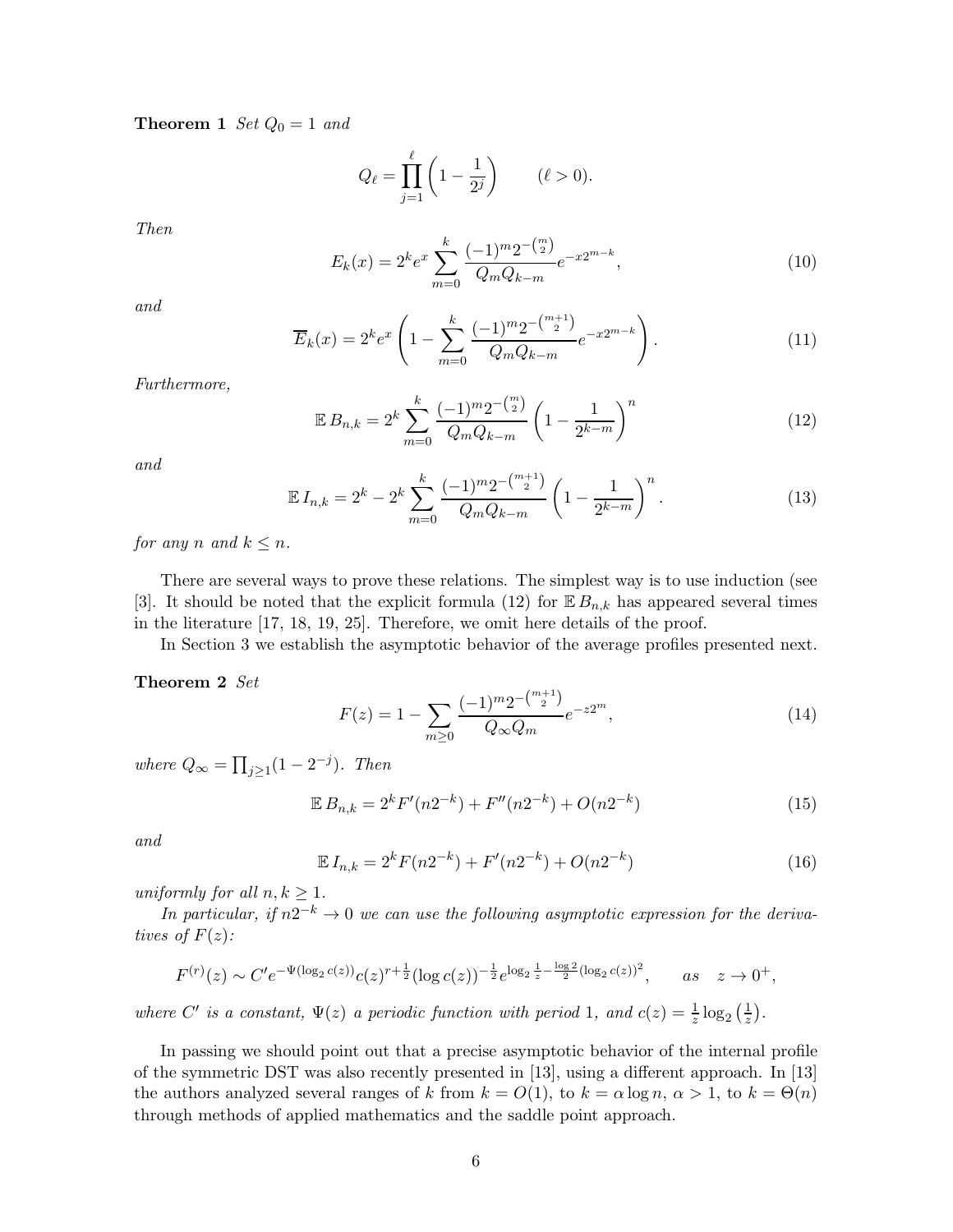### 2.3 Asymmetric Case

The asymmetric case  $(p < q)$  is much more involved. In particular, we cannot obtain a simple exact solution for the exponential generating function  $E_k(x)$ . To circumvent this problem, we apply the Poisson transform and the Mellin transform [5, 27] to find asymptotic solutions.

Let us start with the external profile. The Poisson transform of  $E_k(x)$ , namely

$$
\Delta_k(x) = e^{-x} \sum_{n \ge 0} \mathbb{E} B_{n,k} \frac{x^n}{n!} = E_k(x) e^{-x}, \qquad (k \ge 0)
$$

translates recurrence (6) into

$$
\Delta_k(x) + \Delta'_k(x) = \Delta_{k-1}(px) + \Delta_{k-1}(qx), \qquad (k \ge 1), \tag{17}
$$

with initial conditions  $\Delta_0(x) = e^{-x}$  and  $\Delta_k(0) = 0$   $(k \ge 1)$ . This recurrence can be solved using the Mellin transform discussed next.

The Mellin transform of  $\Delta_k(x)$  is defined as [5, 27]

$$
\Delta_k^*(s) = \int_0^\infty \Delta_k(x) x^{s-1} dx.
$$
\n(18)

By induction it is easy to prove that  $\Delta_k(x)$  can be represented as a finite linear combination of functions of the form  $e^{-p^{\ell_1}q^{\ell_2}x}$  with  $\ell_1, \ell_2 \geq 0$  and  $0 \leq \ell_1 + \ell_2 \leq k$ . Hence,  $\Delta_k^*(s)$  exists for all s with  $\Re(s) > 0$ . Furthermore,  $B_{n,k} = 0$  for  $k > n$ . Thus,  $E_k(x) = O(x^k)$  for  $x \to 0$ which ensures that  $\Delta_k^*(s)$  actually exists for s with  $\Re(s) > -k$ .

Let us now express  $\Delta_k^*(s)$  as

$$
\Delta_k^*(s) = \Gamma(s) F_k(s),
$$

where  $\Gamma(s)$  is the Euler gamma function. In the above,  $F_k(s)$  is a finite linear combination of functions of the form  $p^{-\ell_1 s} q^{-\ell_2 s}$  with  $\ell_1, \ell_2 \ge 0$  and  $0 \le \ell_1 + \ell_2 \le k$ . Thus,  $F_k(s)$  can be considered an entire function. It is clear that (17) translates into

$$
F_k(s) - F_k(s-1) = (p^{-s} + q^{-s})F_{k-1}(s) = T(s)F_{k-1}(s), \qquad (k \ge 1),
$$
 (19)

with initial condition  $F_0(s) = 1$  and

$$
T(s) = p^{-s} + q^{-s}.
$$
\n(20)

Note that (19) does not only hold for  $\Re(s) > -k$  where the Mellin transform exists. Since  $F_k(s)$  analytically continues to an entire function, (19) holds for all complex s.

In order to find a solution of (19) we define the power series

$$
f(s, w) = \sum_{k \ge 0} F_k(s) w^k.
$$

Let us also introduce a (partial) functional operator **A** as

$$
\mathbf{A}[g](s) = \sum_{j\geq 0} g(s-j)T(s-j) \tag{21}
$$

for some function g. In the next theorem we find an explicit representation of  $F_k(x)$  through the operator A. The proof is delayed till Section 4.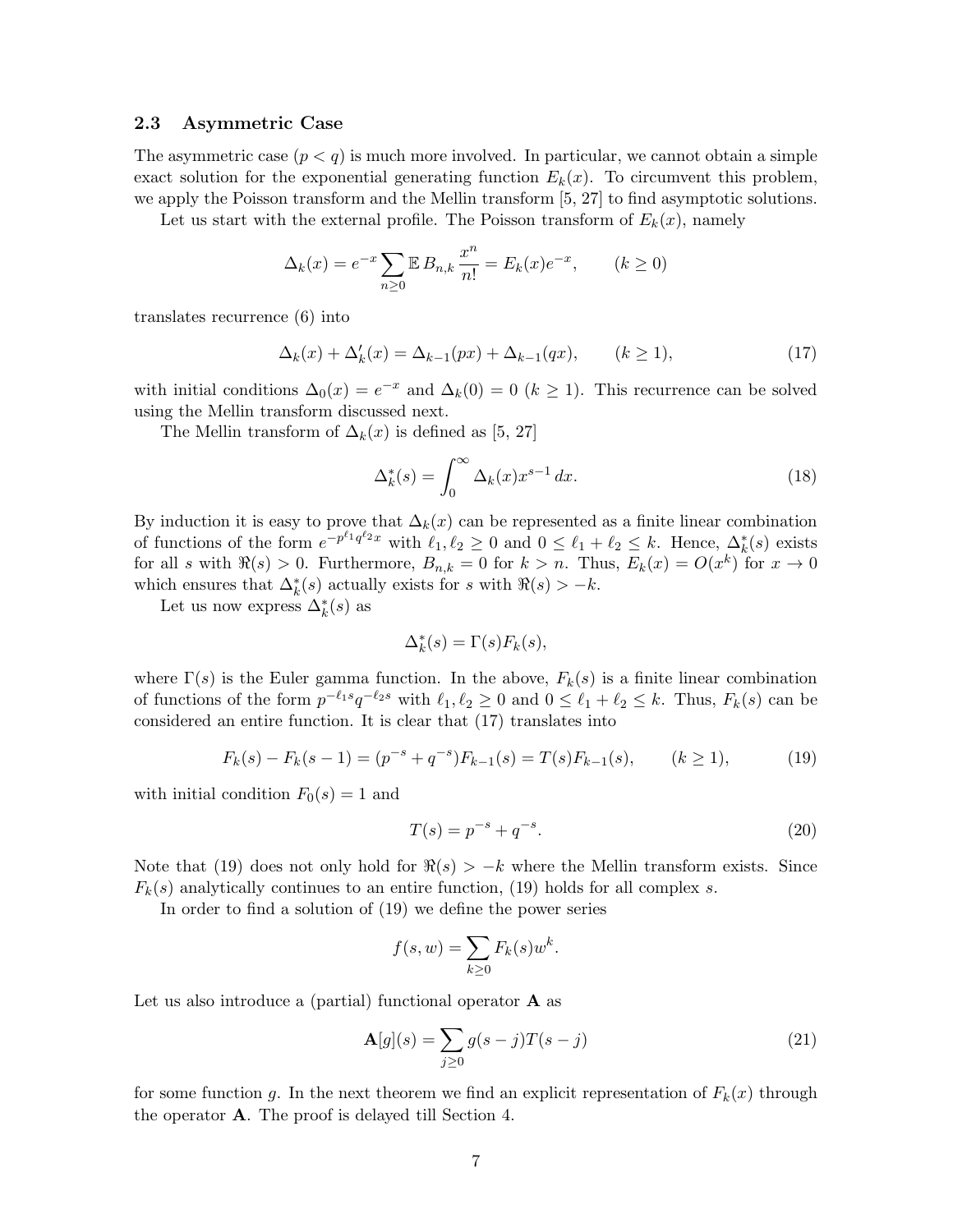**Theorem 3** The functions  $F_k(s)$  are recursively given by

$$
F_k(s) = \mathbf{A}[F_{k-1}](s) - \mathbf{A}[F_{k-1}](0) \qquad (k \ge 1)
$$
\n(22)

with the initial function  $F_0(s) = 1$  and  $F_k(-\ell) = 0$  for  $\ell = 0, 1, 2, \ldots, k - 1$  and  $k \ge 1$ . Furthermore, if we set  $R_k(s) = \mathbf{A}^k[1](s)$ , then we have the formal identity

$$
\sum_{k\geq 0} F_k(s) w^k = \frac{\sum_{\ell\geq 0} R_\ell(s) w^\ell}{\sum_{\ell\geq 0} R_\ell(0) w^\ell}.
$$
\n(23)

**Remark 1** It is easy to compute  $R_k(s)$  for a few small values of k. For example,

$$
R_0(s) = 1,
$$
  
\n
$$
R_1(s) = \frac{p^{-s}}{1-p} + \frac{q^{-s}}{1-q},
$$
  
\n
$$
R_2(s) = \frac{p^{-2s}}{(1-p)(1-p^2)} + \frac{p^{-s}q^{-s}}{(1-p)(1-pq)} + \frac{p^{-s}q^{-s}}{(1-q)(1-pq)} + \frac{q^{-2s}}{(1-q)(1-q^2)}.
$$

In Section 4 we use the above representation to find the asymptotic behavior of the average profiles. To present it in a concise form, we need some additional notation. For a real number  $\alpha$  with  $(\log \frac{1}{p})^{-1} < \alpha < (\log \frac{1}{q})^{-1}$ , let

$$
\rho = \rho(\alpha) = \frac{1}{\log(p/q)} \log \frac{1 - \alpha \log(1/p)}{\alpha \log(1/q) - 1}.
$$
\n(24)

.

Equivalently,  $\alpha$  and  $\rho$  satisfy the equation

$$
\alpha = \frac{p^{-\rho} + q^{-\rho}}{p^{-\rho}\log\frac{1}{p} + q^{-\rho}\log\frac{1}{q}}
$$

Furthermore, we set

$$
\beta(\rho) = \frac{p^{-\rho} q^{-\rho} \log(p/q)^2}{(p^{-\rho} + q^{-\rho})^2},\tag{25}
$$

and we also use the abbreviation

$$
\alpha_0 = \frac{2}{\log \frac{1}{p} + \log \frac{1}{q}}.
$$

Our first main asymptotic result is presented next.

**Theorem 4** Let  $\mathbb{E} B_{n,k}$  denote the expected external profile in (asymmetric) digital search trees with  $0 < p < q = 1-p < 1$ . If n and k are positive integers with  $\frac{1}{\log \frac{1}{p}} + \varepsilon \le \frac{k}{\log n} \le \frac{1}{\log \frac{1}{q}} - \varepsilon$ (for some  $\varepsilon > 0$ ), then uniformly

$$
\mathbb{E}\,B_{n,k} = H\left(\rho_{n,k}, \log_{p/q} p^k n\right) \frac{(p^{-\rho_{n,k}} + q^{-\rho_{n,k}})^k n^{-\rho_{n,k}}}{\sqrt{2\pi \beta(\rho_{n,k})k}} \left(1 + O\left(k^{-1/2}\right)\right),\tag{26}
$$

where  $\rho_{n,k} = \rho(k/\log n)$  and  $H(\rho, x)$  is a non-zero periodic function with period 1 given by (56) of Section 4.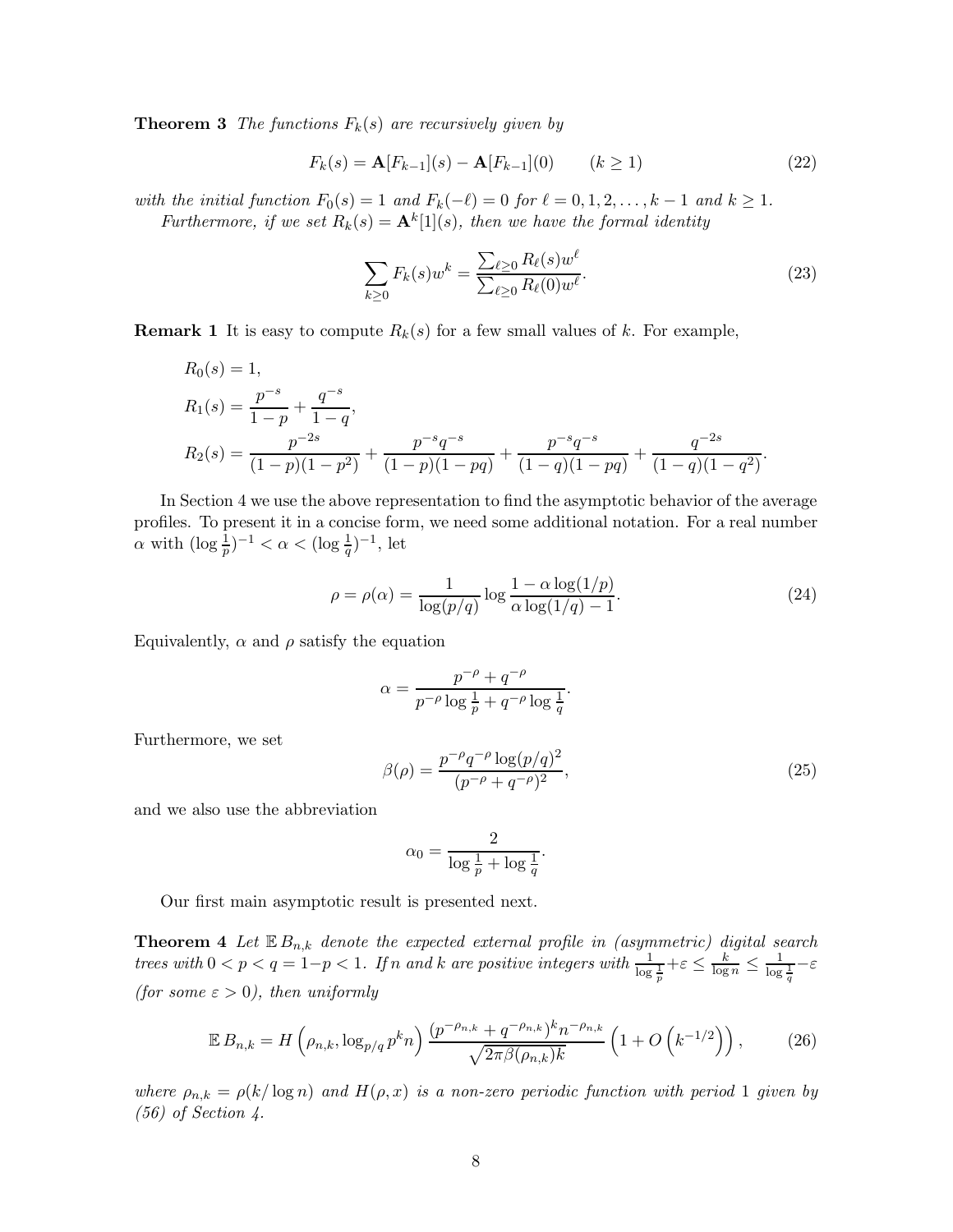The average internal profile is slightly more complicated. Among others, it exhibits some phase transitions. As before, the Poisson transform of  $E I_{n,k}$  is defined as

$$
\overline{\Delta}_k(x) = e^{-x} \sum_{n \ge 0} \mathbb{E} I_{n,k} \frac{x^n}{n!} = E_k(x) e^{-x}, \qquad (k \ge 0)
$$

which translates into

$$
\overline{\Delta}_k(x) + \overline{\Delta}'_k(x) = \overline{\Delta}_{k-1}(px) + \overline{\Delta}_{k-1}(qx), \qquad (k \ge 1), \tag{27}
$$

with the initial condition  $\overline{\Delta}_0(x) = 1 - e^{-x}$ . This initial condition shifts the existence of the Mellin transform  $\overline{\Delta}_k^*(s)$  to  $-k-1 < \Re(s) < 0$ . Let now

$$
\overline{\Delta}_k^*(s) = -\Gamma(s)\overline{F}_k(s)
$$

where  $\overline{F}_0(s) = 1$  and by (27) we find

$$
\overline{F}_k(s) - \overline{F}_k(s-1) = T(s)\overline{F}_{k-1}(s).
$$

Using now the operator **A** defined in (21), we can express  $\overline{F}_k(s)$  similarly as in Theorem 3, that is,

$$
\overline{F}_k(s) = \mathbf{A}[\overline{F}_{k-1}](s) - \mathbf{A}[\overline{F}_{k-1}](-1) \qquad (k \ge 1)
$$
\n(28)

and

$$
\sum_{k\geq 0} \overline{F}_k(s) w^k = \frac{\sum_{\ell \geq 0} R_{\ell}(s) w^{\ell}}{\sum_{\ell \geq 0} R_{\ell}(-1) w^{\ell}}.
$$
\n(29)

Using this representation, in Section 4 we prove our second main asymptotic result.

**Theorem 5** Let  $\mathbb{E} I_{n,k}$  denote the expected internal profile in (asymmetric) digital search trees with  $0 < p < q = 1 - p < 1$ . Let k and n be positive integers such that  $k/\log n$  satisfies  $(\log \frac{1}{p})^{-1} < k/\log n < (\log \frac{1}{q})^{-1}$ . Then the following assertions hold:

1. If  $\frac{1}{\log \frac{1}{p}} + \varepsilon \le \frac{k}{\log n} \le \alpha_0 - \varepsilon$  (for some  $\varepsilon > 0$ ), then uniformly

$$
\mathbb{E} I_{n,k} = 2^k - \overline{H} \left( \rho_{n,k}, \log_{p/q} p^k n \right) \frac{(p^{-\rho_{n,k}} + q^{-\rho_{n,k}})^k n^{-\rho_{n,k}}}{\sqrt{2\pi \beta(\rho_{n,k})k}} \left( 1 + O\left( k^{-1/2} \right) \right),
$$

where  $\overline{H}(\rho, x)$  is a non-zero periodic function with period 1 (see Section 4 for more details).

2. If 
$$
k = \alpha_0 \left( \log n + \xi \sqrt{\alpha_0 \beta(0) \log n} \right)
$$
, where  $\xi = o((\log n)^{\frac{1}{6}})$ , then  
\n
$$
\mathbb{E} I_{n,k} = 2^k \Phi(-\xi) \left( 1 + O\left(\frac{1 + |\xi|^3}{\sqrt{\log n}}\right) \right)
$$

where  $\Phi$  is the normal distribution function.

3. If  $\alpha_0 + \varepsilon \leq \frac{k}{\log n} \leq \frac{1}{\log \frac{1}{q}} - \varepsilon$  (for some  $\varepsilon > 0$ ), then uniformly

$$
\mathbb{E} I_{n,k} = \overline{H}\left(\rho_{n,k}, \log_{p/q} p^k n\right) \frac{(p^{-\rho_{n,k}} + q^{-\rho_{n,k}})^k n^{-\rho_{n,k}}}{\sqrt{2\pi\beta(\rho_{n,k})k}} \left(1 + O\left(k^{-1/2}\right)\right)
$$

with the same function  $\overline{H}(\rho, x)$  as in 1.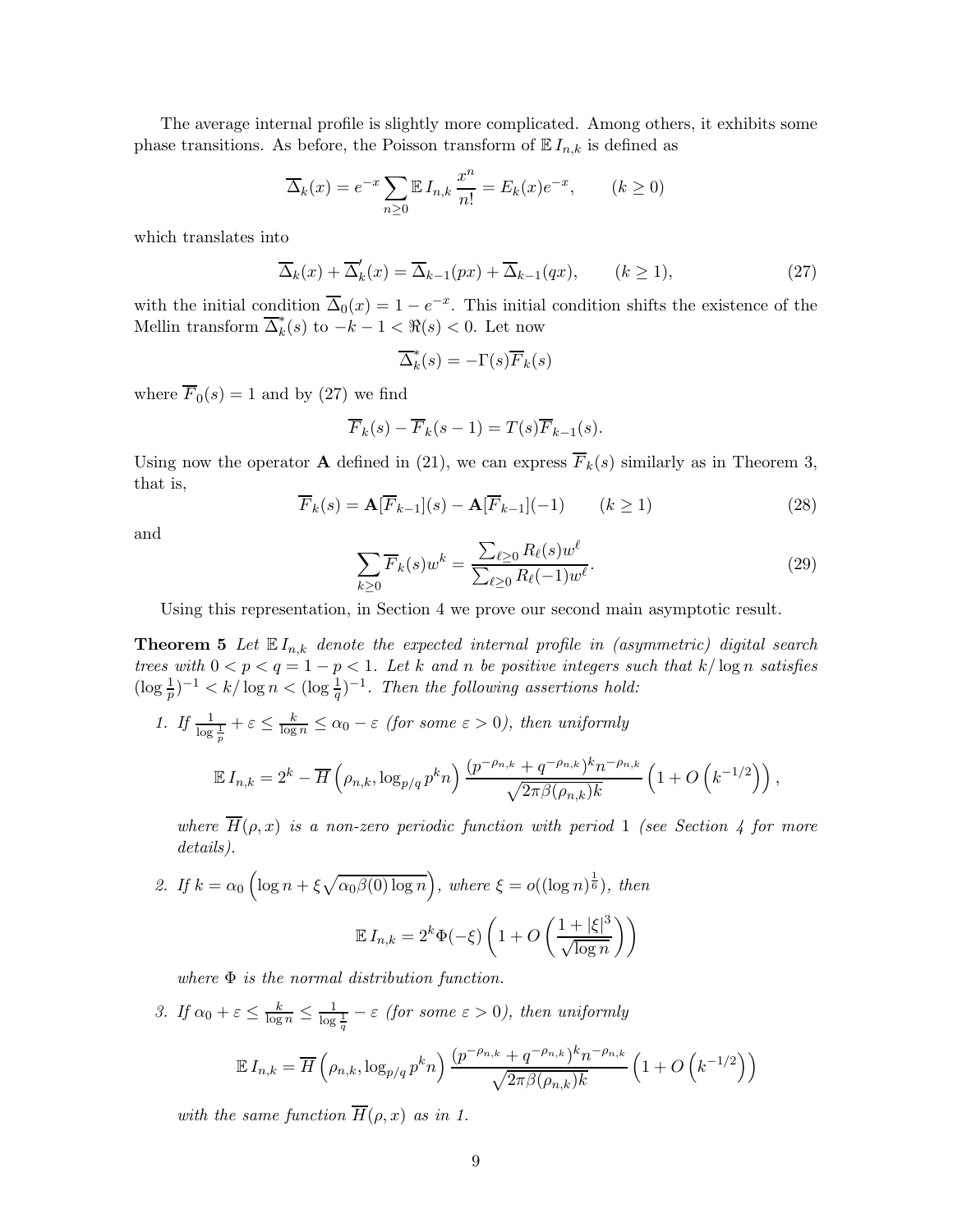We should point out that we can extend the range of the asymptotic expansion (for  $k/\log n$  around  $\alpha_0$ ,  $\log(1/p)$ , and  $\log(1/q)$  so that there are no *formal gaps* in the uniform asymptotic expansions. Actually, we can obtain the same range as in [22]. However, this would lengthen the proof considerably and we decided to omit the details since they provide no new insights.

Finally, we point out that if we set  $\alpha = k/\log n$ , then we can rewrite

$$
(p^{-\rho} + q^{-\rho})^k n^{-\rho} = n^{\alpha \log(p^{-\rho} + q^{-\rho}) - \rho}.
$$

Thus, for  $\alpha_0 < \alpha < 1/\log(1/q)$  the behavior of  $\mathbb{E} B_{n,k}$  and  $\mathbb{E} I_{n,k}$  is governed by a power of n depending on the ratio  $\alpha = k/\log n$ . The maximum exponent is obtained for

$$
\alpha = \frac{1}{h} = \frac{1}{p \log \frac{1}{p} + q \log \frac{1}{q}},
$$

where  $h = p \log \frac{1}{p} + q \log \frac{1}{q}$  denotes the entropy of the Bernoulli source. Actually, the expected number of nodes at level  $k = \frac{1}{h} \log n$  is of order  $n/\sqrt{\log n}$ .

#### 2.4 Some Consequences

In this section we briefly present some consequences of our main findings. We start with the typical depth. Let  $D_n$  denote the depth of a random node in a digital search tree with n nodes. Then the distribution of  $D_n$  is related to the internal profile by [14, 26]

$$
\mathbb{P}\{D_n = k\} = \frac{\mathbb{E} I_{n,k}}{n}.
$$

Hence, a direct application of Theorem 5 provides an unusual local limit theorem.

**Theorem 6** Let  $D_n$  denote the depth of a random node in a binary random digital search tree with  $0 < p < q = 1 - p < 1$ . Then

$$
\mathbb{P}\{D_n = k\} = \frac{\overline{H}\left(-1, \log_{p/q} p^k n\right)}{\sqrt{2\pi (h_2 - h^2)/h^3 \log n}} \exp\left(-\frac{\left(k - \frac{1}{h}\log n\right)^2}{2(h_2 - h^2)/h^3 \log n}\right)
$$

$$
\times \left(1 + O\left(\frac{1}{\sqrt{\log n}} + \frac{\left|k - \frac{1}{h}\log n\right|^3}{(\log n)^2}\right)\right)
$$

uniformly for k and n with  $\left|k-\frac{1}{h}\log n\right| = o\left((\log n)^{2/3}\right)$  where  $h_2 = p(\log \frac{1}{p})^2 + q(\log \frac{1}{q})^2$ .

The unusualness of this result is the periodic factor  $\overline{H}(\cdot, \cdot)$  in the local limit theorem. Although the depth  $D_n$  follows a central limit theorem (see [18]) it does not obey the corresponding local central limit theorem (see also with [22]).

As a further corollary to the above finding, we observe that the *width*  $W_n$  (defined as  $\max_k I_{n,k}$ ) satisfies

$$
\mathbb{E} W_n \ge \max_k \mathbb{E} I_{n,k} = \Omega \left( \frac{n}{\log n} \right).
$$

In order to obtain a corresponding upper bound (one expects that the order of magnitude of the lower bound is the correct one) we would need some information about the second moment  $\mathbb{E} I_{n,k}^2$ , compare with [2].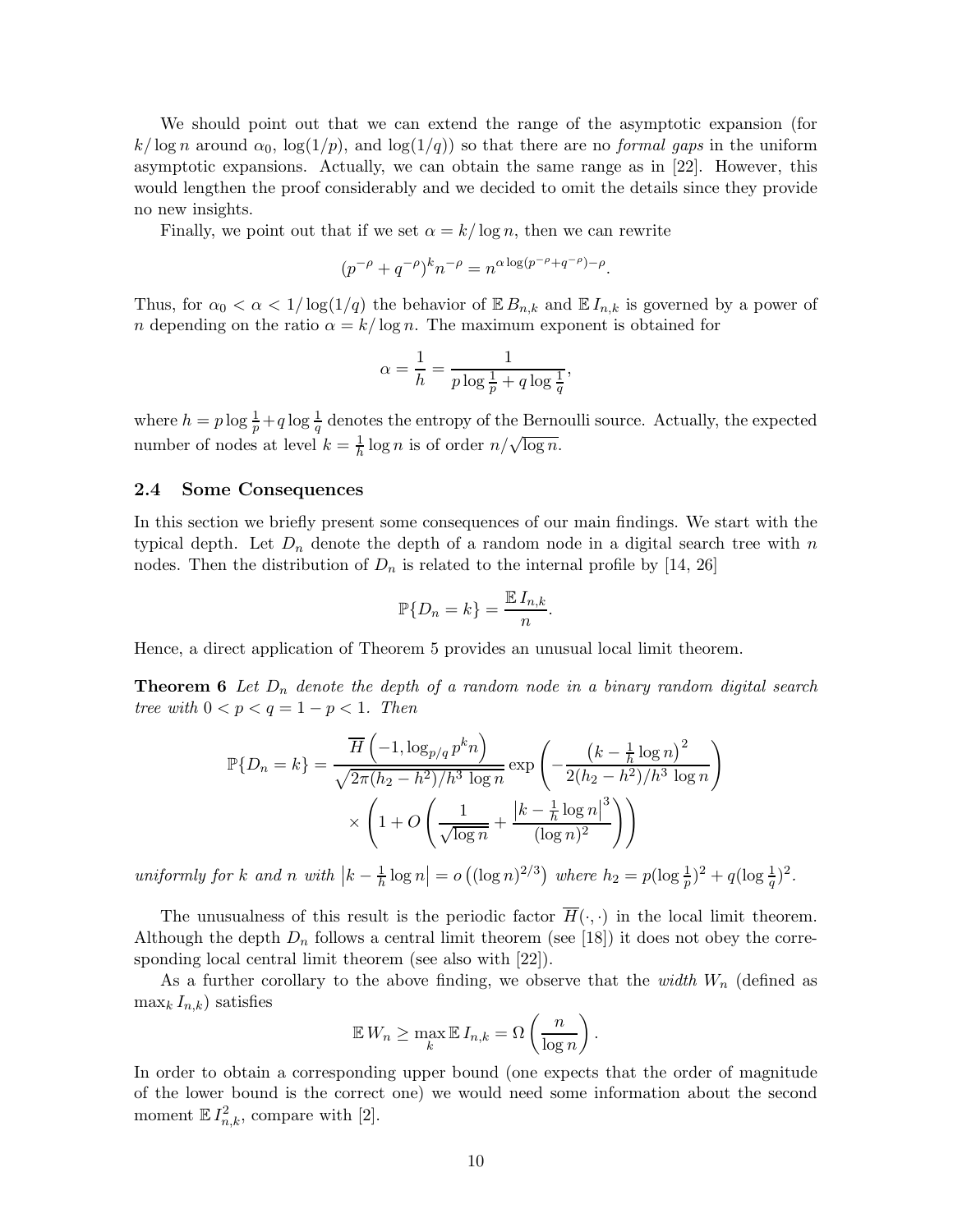**Remark 2** Other parameters of interest are the height  $H_n = \max\{k : I_{n,k} > 0\}$  and the fillup level  $F_n = \max\{k : I_{n,k} = 2^k\}$ . It is well known (see [23, 1]) that

$$
\frac{H_n}{\log n} \to \frac{1}{\log p^{-1}},
$$
 in probability,

and

 $F_n$  $\frac{1}{\log n}$   $\rightarrow$ 1  $\frac{1}{\log q^{-1}}$ , in probability.

This is completely in accordance with our findings. Theorem 4 only works in the interesting range  $(\log \frac{1}{p})^{-1} < \alpha = k/\log n < (\log \frac{1}{q})^{-1}$  where we either have  $2^k - \mathbb{E} I_{n,k} \to \infty$  resp.  $\mathbb{E} I_{n,k} \to \infty$ . However, it is a common phenomenon that fillup level and height *occur*, where  $\mathbb{E} I_{n,k} = 2^k - O(1)$  resp. where  $\mathbb{E} I_{n,k} = O(1)$ . By extrapolating the asymptotic expansions, presented in Theorem 4, to its boundaries  $\alpha = (\log \frac{1}{p})^{-1}$  resp.  $\alpha = (\log \frac{1}{q})^{-1}$  one can expect to prove this kind of behavior (see [22] for tries). In order to make this precise we would have to discuss the asymptotic behavior of  $F_k(s)$  for  $s \to \infty$  and  $s \to -\infty$ , which we omit in this paper (see [12] for the symmetric case).

### 3 Analysis: Symmetric Case

In the symmetric case, we only discuss the asymptotic analysis of the profile. We prove here (15) and (16) of Theorem 2 that we repeat below:

$$
\mathbb{E} B_{n,k} = 2^k F'(n2^{-k}) + F''(n2^{-k}) + O(n2^{-k})
$$

and

$$
\mathbb{E} I_{n,k} = 2^k F(n2^{-k}) + F'(n2^{-k}) + O(n2^{-k}),
$$

where (see  $(14)$ )

$$
F(z) = 1 - \sum_{m \ge 0} \frac{(-1)^m 2^{-\binom{m+1}{2}}}{Q_\infty Q_m} e^{-z2^m}.
$$

It is easy to see that

$$
F(z) = 1 - \frac{1}{Q_{\infty}} e^{-z} + O(e^{-2z}) \qquad (z \to \infty).
$$

However, for the asymptotics of  $\mathbb{E} B_{n,k}$  and  $\mathbb{E} I_{n,k}$  we need the behavior of  $F(z)$  for  $z \to 0+$ which is much more involved and will be presented in Lemma 2. Interestingly we need the following identity.<sup>2</sup>

**Lemma 1** Suppose that  $|q| < 1$  and let

$$
(a;q)_{\infty} = \prod_{j=0}^{\infty} (1 - aq^j) \qquad and \qquad (a;q)_k = \frac{(a;q)_{\infty}}{(aq^k;q)_{\infty}},
$$

be the usual q-Pochhammer notation for q-rising factorial. Then

 $\lambda$ 

$$
\sum_{k=0}^{\infty} \frac{(-1)^k q^{\binom{k}{2}}}{(q;q)_k (1-cq^{k-1})} q^{2k} = \frac{q}{c} \frac{1}{1-c/q} \frac{(q;q)_{\infty}}{(c;q)_{\infty}} - \frac{q}{c}(q;q)_{\infty}.
$$
 (30)

<sup>&</sup>lt;sup>2</sup>We are grateful to Michael Schlosser (University of Vienna) who proposed a simple proof of Lemma 1.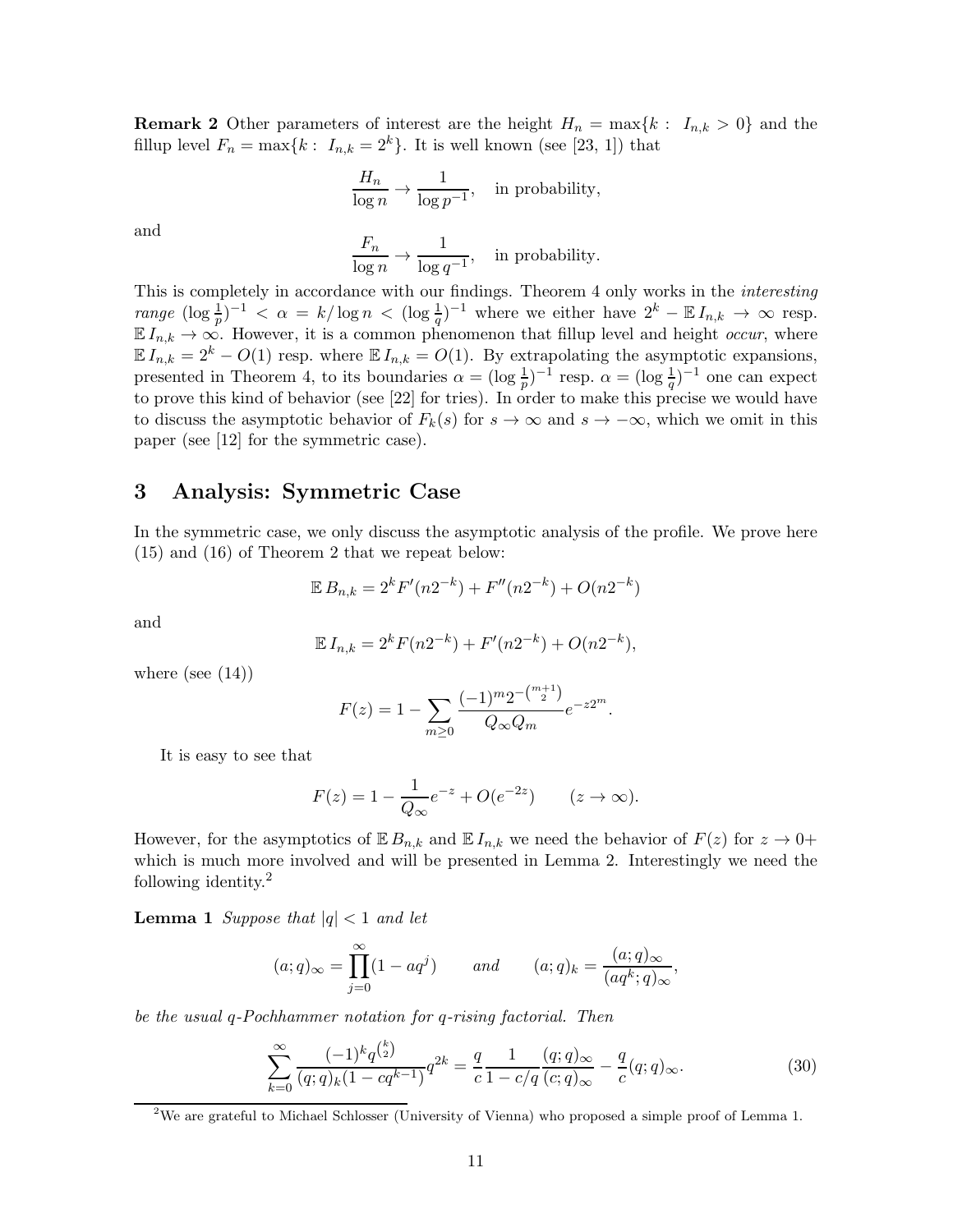**Proof:** We first recall the following  $_1\phi_1$  summation formula [6, Appendix (II.5)]:

$$
\sum_{k=0}^{\infty} \frac{(a;q)_k (-1)^k q^{\binom{k}{2}}}{(q;q)_k (c;q)_k} \left(\frac{c}{a}\right)^k = \frac{(c/a;q)_{\infty}}{(c;q)_{\infty}} \tag{31}
$$

that we will apply twice. We consider the left hand side of  $(30)$  and replace one factor  $q^k$  by  $\frac{q}{c} - \frac{q}{c}$  $\frac{q}{c}(1-cq^{k-1})$  that leads to

$$
\sum_{k=0}^{\infty} \frac{(-1)^k q^{\binom{k}{2}}}{(q;q)_k (1-cq^{k-1})} q^{2k} = \sum_{k=0}^{\infty} \frac{(-1)^k q^{\binom{k}{2}}}{(q;q)_k (1-cq^{k-1})} q^k \left[ \frac{q}{c} - \frac{q}{c} (1-cq^{k-1}) \right]
$$

$$
= \frac{q}{c} \frac{1}{1-c/q} \sum_{k=0}^{\infty} \frac{(c/q;q)_k (-1)^k q^{\binom{k}{2}}}{(q;q)_k (c;q)_k} q^k - \frac{q}{c} \sum_{k=0}^{\infty} \frac{(-1)^k q^{\binom{k}{2}}}{(q;q)_k} q^k.
$$

The first sum on the right hand side can be simplified using (31) by setting  $a = c/q$ . For the second sum we can also apply (31) with  $a = c/q$  but considering the limit  $c \to 0$ . This proves (30). Г

If we apply (30) with the special values  $q = \frac{1}{2}$  $\frac{1}{2}$  and  $c = -\frac{s}{2}$  we obtain (after some elementary calculations)

$$
\frac{1}{s} \prod_{j=0}^{\infty} \frac{1}{1+s2^{-j}} = \frac{1}{s} - \prod_{j=1}^{\infty} \frac{1}{1-2^{-j}} \sum_{m=0}^{\infty} \frac{(-1)^m 2^{-\binom{m+1}{2}}}{(s+2^m) \prod_{j=1}^m (1-2^{-j})}.
$$
(32)

This identity is now used in the proof of Lemma 2 and in an asymptotic expansion of  $F(z)$ and its derivatives.

**Lemma 2** The Laplace transform  $L(s) = \int_0^\infty F(z)e^{-sz} dz$  is given by

$$
L(s) = \frac{1}{s} \prod_{j=0}^{\infty} \frac{1}{1 + s2^{-j}}.
$$
\n(33)

Furthermore, for any fixed  $r \geq 0$  the r-th derivative  $F^{(r)}(z)$  is asymptotically equivalent to

$$
F^{(r)}(z) \sim C' e^{-\Psi(\log_2 c(z))} c(z)^{r + \frac{1}{2}} (\log c(z))^{-\frac{1}{2}} e^{\log_2 \frac{1}{z} - \frac{\log 2}{2} (\log_2 c(z))^2},
$$
(34)

where  $c(z) = \frac{\log(1/z)}{z \log 2} = \frac{\log_2(1/z)}{z}$  $rac{(1/z)}{z}$  and

$$
C' = \frac{1}{\sqrt{2\pi}} \exp\left(-\frac{\pi^2}{6\log 2} - \frac{1}{12}\log 2\right).
$$

In particular  $\lim_{z\to 0+} F^{(r)}(z) = 0.$ 

**Proof:** Since  $F(z)$  is bounded for  $z \geq 0$ , the Laplace transform  $L(s)$  exists for  $\Re(s) > 0$ and is given by

$$
L(s) = \int_0^\infty F(z)e^{-sz} dz = \frac{1}{s} - \sum_{m \ge 0} \frac{(-1)^m 2^{-\binom{m+1}{2}}}{Q_\infty Q_m (s+2^m)}
$$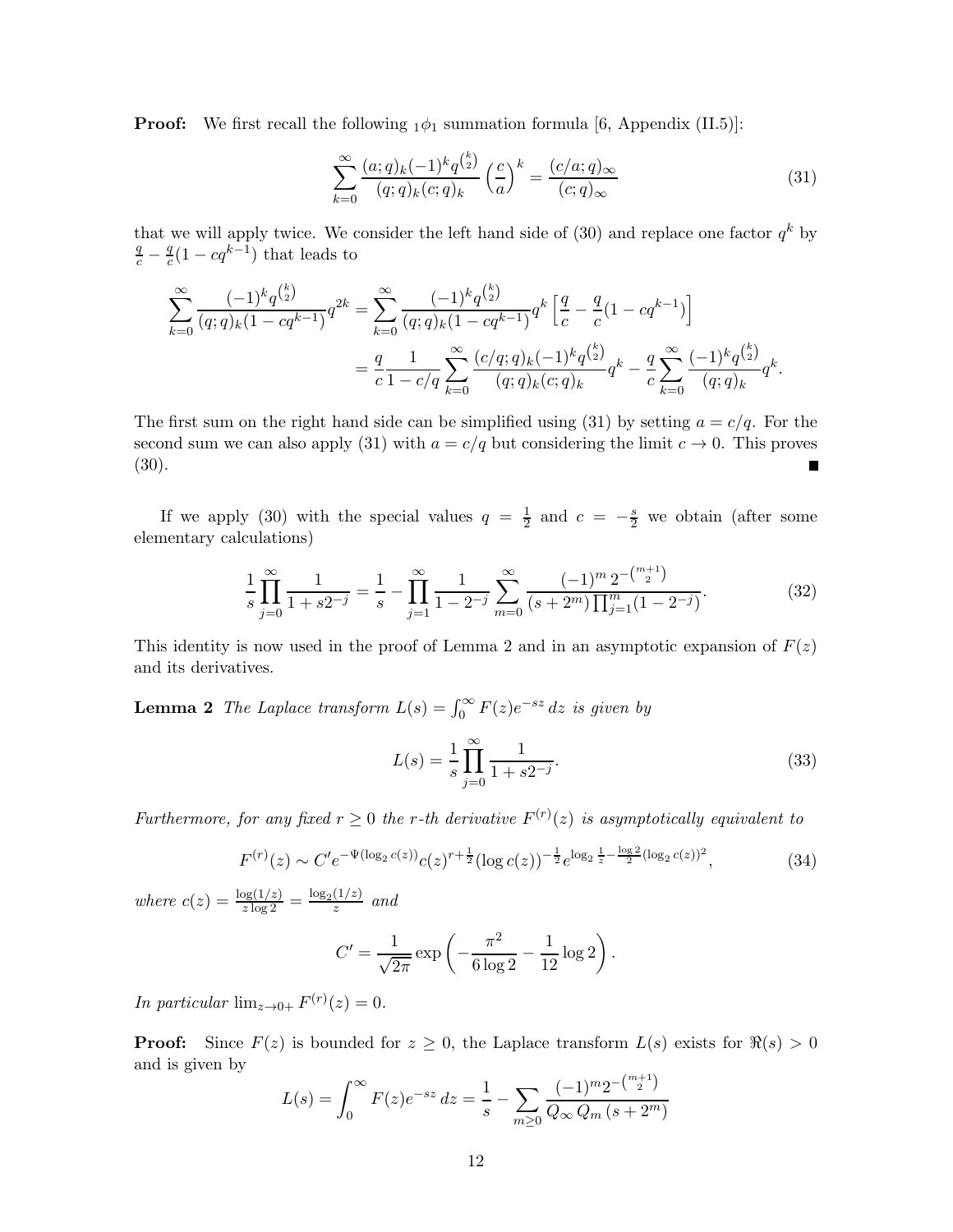Applying (32) we prove (33).

Denoting

$$
Q(x) = \prod_{j=1}^{\infty} \left( 1 - \frac{x}{2^j} \right)
$$

we also have

$$
L(s) = \frac{1}{s \, Q(-2s)}
$$

.

Note that the Laplace transforms of the derivatives  $F^{(r)}(z)$  are given by

$$
s^{r}L(s) - \sum_{j=0}^{r-1} s^{r-1-j} \lim_{z \to 0+} F^{(j)}(z).
$$

Since we will prove (inductively) that  $\lim_{z\to 0+} F^{(r)}(z) = 0$  we can assume (inductively) that the Laplace transforms of the derivatives  $F^{(r)}(z)$  is actually given by  $s^r L(s)$ .

In order to obtain the asymptotic expansion (34) we use the integral representation for the inverse Laplace transform

$$
F^{(r)}(z) = \frac{1}{2\pi i} \int_{c-i\infty}^{c+i\infty} s^r L(s) e^{sz} ds,
$$

where  $c$  is an arbitrary positive number (which we choose in the sequel). Here we use the fact that we have already proved that  $\lim_{z\to 0+} F^{(j)}(z) = 0$  for  $j < r$ . The idea is to use a saddle point approximation of the integrand. For this purpose we need an asymptotic formula for  $Q(-2x)$  for  $x \to \infty$ :

$$
Q(-2x) = \exp\left(\frac{(\log x)^2}{2\log 2} + \frac{\log x}{2} + \frac{\pi^2}{6\log 2} + \frac{1}{12}\log 2 + \Psi(\log_2(x)) + O(1/x)\right),\tag{35}
$$

where  $\Psi(x)$  is a differentiable periodic function with period 1. This follows from the Mellin transform applied to the logarithms. Indeed, for  $-1 < \Re(u) < 0$ , using the "harmonic sum formula" [4, 27] we find

$$
M(u) = \int_0^\infty \log Q(-2x) x^{u-1} dx = \frac{1}{1 - 2^u} R(u)
$$

with

$$
R(u) = \int_0^\infty \log(1+x)x^{u-1} dx = \frac{\pi}{u\sin(\pi u)}.
$$

The inverse Mellin transform yields

$$
\log Q(-2x) = \frac{1}{2\pi i} \int_{c-i\infty}^{c+i\infty} M(u)x^{-u} du
$$

with  $-1 < c < 0$ . By shifting the line of integration to the right and collecting the *contri*butions from the triple pole at  $u = 0$  and the single poles at  $u = 2\pi k i / \log 2$   $(k \in \mathbb{Z} \setminus \{0\})$ , which constitute the periodic function  $\Psi$ , we obtain (35) (compare with [4]). It is also easy to extend the asymptotic relation (35) to the complex plane  $|\arg(x)| \leq \delta$  and  $|x| \to \infty$ , where  $\delta$  is a small positive number.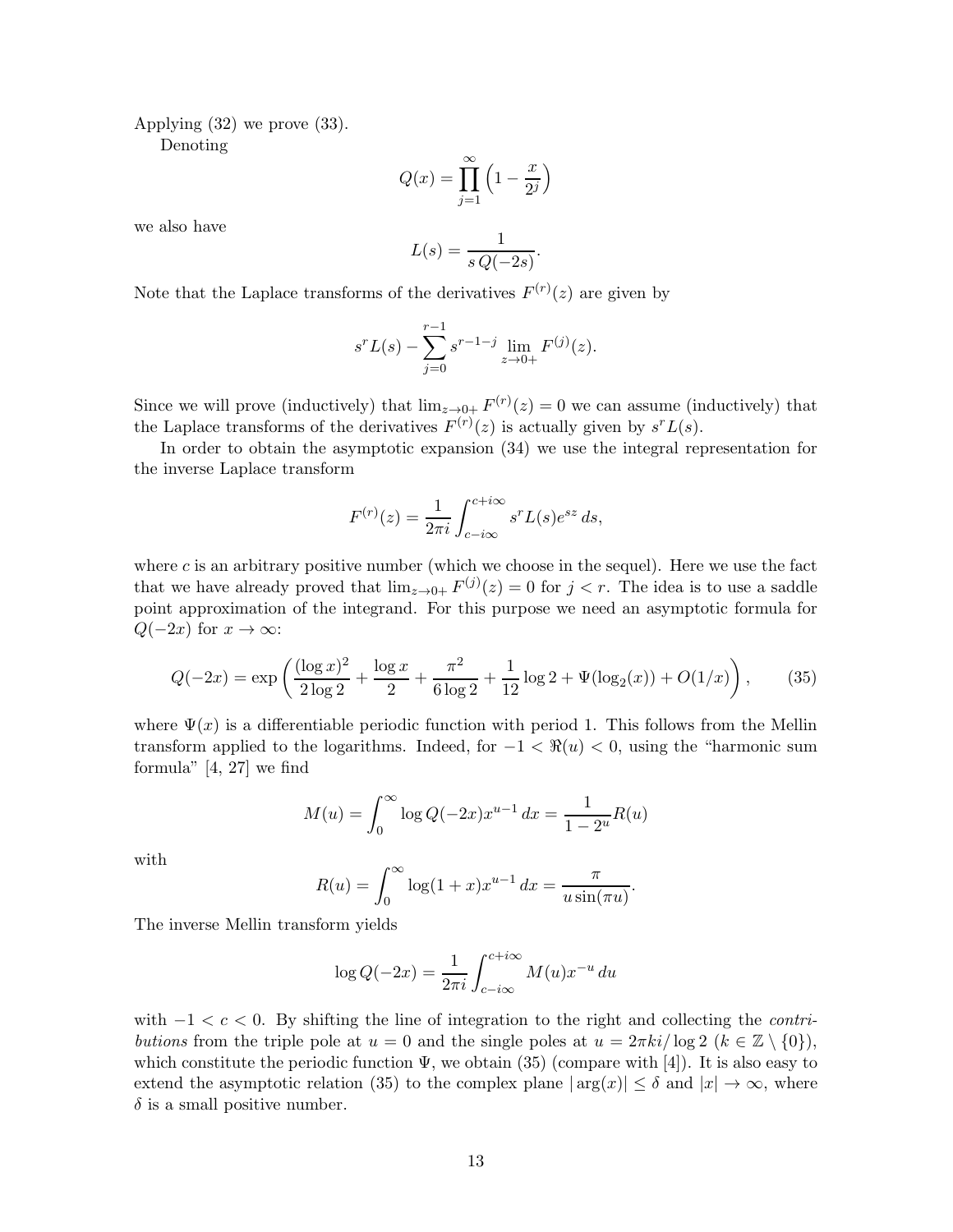By elementary means it follows that the order of magnitude of  $|Q(-2x)|$  is (up to constants)

$$
\exp\left(\frac{(\log|x|)^2}{2\log 2} + \frac{\log|x|}{2}\right) \tag{36}
$$

.

as  $|x| \to \infty$ . This estimate will be used for x with  $\delta \leq |\arg(x)| \leq \pi$ .

With the help of these preliminaries we can evaluate the r-th derivative  $F^{(r)}(z)$  asymptotically. Let  $0 < z < 1$  be given. We will compute the integral

$$
F^{(r)}(z) = \frac{1}{2\pi i} \int_{c-i\infty}^{c+i\infty} \frac{s^{r-1}}{Q(-2s)} e^{sz} ds,
$$

where

$$
c = c(z) = \frac{\log(1/z)}{z \log 2} = \frac{\log_2(1/z)}{z}
$$

is chosen as the (approximate) saddle point of the function

$$
s \mapsto \exp\left(sz - \frac{(\log s)^2}{2\log 2}\right)
$$

Hence, by a standard saddle point method we obtain (34). It also follows that  $\lim_{z\to 0+} F^{(r)}(z) =$ 0 which completes the induction proof. Note that we can use the expansion (35) for  $|\arg(s)| =$  $|\arg(c(z) + it)| \leq \delta$  and the estimate (36) for  $|\arg(s)| \geq \delta$ .

This completes the proof of Lemma 2 (see also [12]).

**Remark 3** We note that the relation  $I_{n,k} = \sum_{j\geq 1} 2^{-j}B_{n,k+j}$  is reflected by the functional equation

$$
F(z) = \sum_{j \ge 1} F'(z 2^{-j})
$$

which is equivalent to the relation

$$
\overline{L}(s) = s \sum_{j \ge 1} 2^j \overline{L}(s 2^j),\tag{37}
$$

Г

where  $L(s) = sL(s)$  denotes the Laplace transform of  $F'(z)$ . Interestingly, equation (37) is deduced easily from the identity

$$
\sum_{j\geq 1} \frac{2^j}{(1+2s)(1+2^2s)\cdots(1+2^js)} = \frac{1}{s},
$$

that follows from (31) by setting  $a = q = \frac{1}{2}$ ,  $c = -1/(4s)$ , applying the index shift  $k \mapsto j - 1$ and doing some elementary calculations.

Proof of Theorem 2: In order to prove Theorem 2 we use the the explicit representations (12) and (13) of Theorem 1 and approximate the leading terms by  $2^{k}F'(n2^{-k})$  and by  $2^k F(n2^{-k})$ , respectively.

Let us concentrate on the external profile. We repeat here equation (12)

$$
\mathbb{E} B_{n,k} = 2^k \sum_{m=0}^k \frac{(-1)^m 2^{-\binom{m}{2}}}{Q_m Q_{k-m}} \left(1 - \frac{1}{2^{k-m}}\right)^n.
$$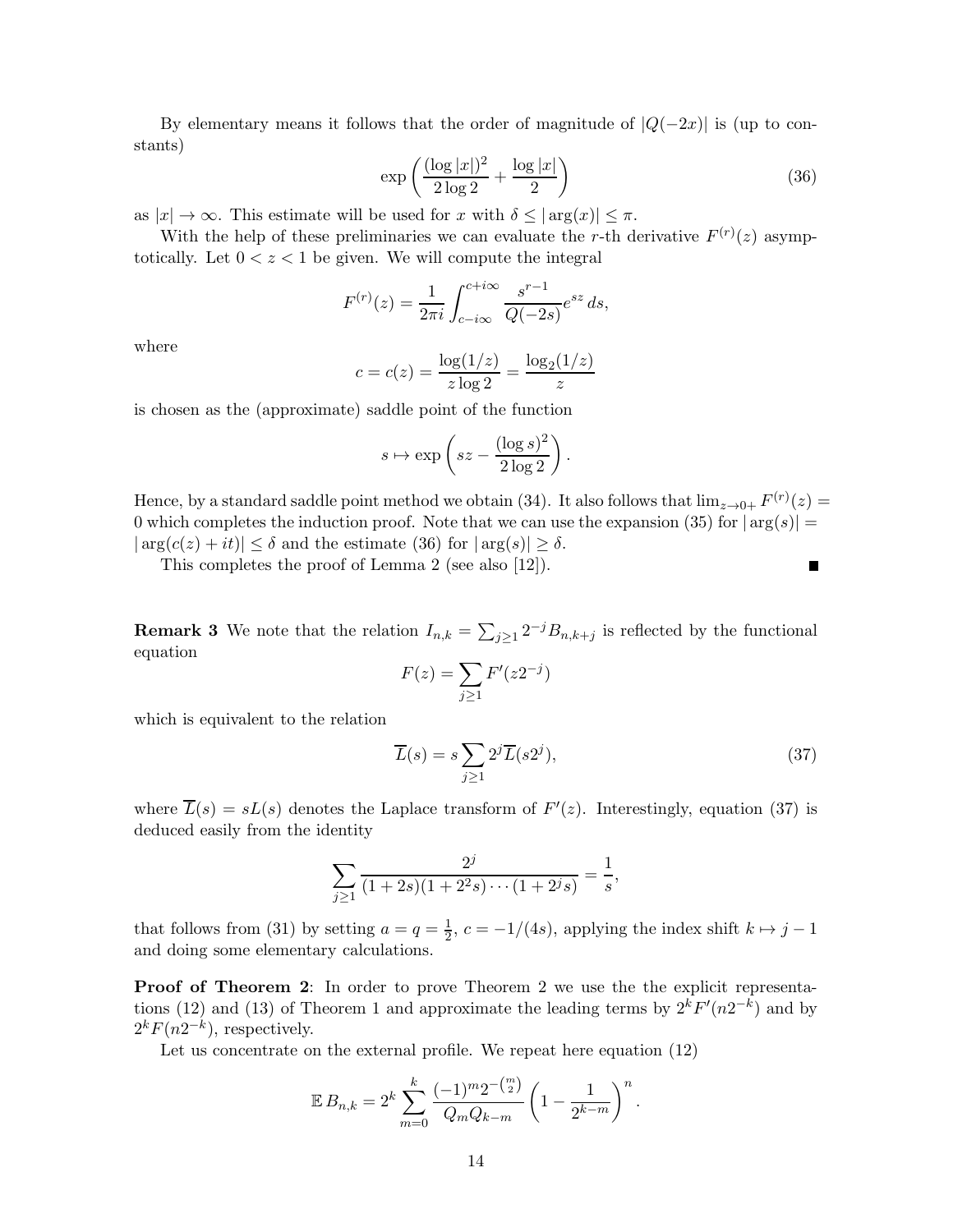We first show that the terms for  $m > k/3$  can be neglected

$$
\left| \sum_{m>k/3} \frac{(-1)^m 2^{-\binom{m}{2}}}{Q_m Q_{k-m}} \left( 1 - 2^{m-k} \right)^n \right| = O\left( \sum_{m>k/3} 2^{-\binom{m}{2}} \right) = O\left( 2^{-\binom{\lfloor k/3 \rfloor}{2}} \right).
$$

In a next step we use the approximation (for  $m \leq k/3$ )

$$
\left(1 - 2^{m-k}\right)^n = e^{-n2^{m-k}} \left(1 + O\left(\frac{n}{4^{k-m}}\right)\right) = e^{-n2^{m-k}} + O\left(\frac{n}{4^{k-m}}\right),
$$

and obtain an error term of the form

$$
\sum_{m\leq k/3}\frac{(-1)^m2^{-\binom{m}{2}}}{Q_mQ_{k-m}}\cdot O\left(\frac{n}{4^{k-m}}\right)=O\left(\frac{n}{4^k}\right).
$$

 $\sim$ 

Finally, we approximate the ratio

$$
\frac{Q_{\infty}}{Q_{k-m}} = 1 - \frac{1}{2^{k-m}} + O\left(\frac{1}{4^{k-m}}\right)
$$

leading to even smaller error term  $O(4^{-k})$ . Summing up we arrive at

$$
\mathbb{E} B_{n,k} = 2^k \sum_{m=0}^k \frac{(-1)^m 2^{-\binom{m}{2}}}{Q_m Q_{k-m}} \left(1 - 2^{m-k}\right)^n
$$
  
=  $2^k \sum_{m \leq k/3} \frac{(-1)^m 2^{-\binom{m}{2}}}{Q_\infty Q_m} \left(1 - \frac{1}{2^{k-m}}\right) e^{-n2^{m-k}} + O\left(2^k \frac{n}{4^k}\right) + O\left(2^k 2^{-\binom{\lfloor k/3 \rfloor}{2}}\right)$   
=  $2^k \sum_{m=0}^\infty \frac{(-1)^m 2^{-\binom{m}{2}}}{Q_\infty Q_m} \left(1 - \frac{2^m}{2^k}\right) e^{-n2^{m-k}} + O\left(\frac{n}{2^k}\right)$   
=  $2^k F'(n2^{-k}) + F''(n2^{-k}) + O(n2^{-k}).$ 

This completes the proof of (15). The proof of (16) is exactly the same.

**Remark 4** These expansions are valid only if  $n2^{-k} \leq 2^k$ , that is, for  $k \geq \frac{1}{2} \log_2 n$ . The range of interest is (see [12])

Ш

$$
\log_2 n - \log \log n \le k \le \log_2 n + \sqrt{2 \log_2 n},
$$

and this range is covered by Theorem 2 (see also [13]). Nevertheless, with some more care it is easy to obtain more precise expansions, e.g.

$$
\mathbb{E} B_{n,k} = 2^k F'(n2^{-k}) + F''(n2^{-k}) - \frac{n}{2^{k+1}} F'''(n2^{-k}) + O(n4^{-k}) + O(2^{-k}).
$$

## 4 Analysis: Asymmetric Case

In this section, we return to the asymmetric case  $(p \neq q)$ . We first derive the exact representation for the Mellin transform  $F_k(s)$ , proving Theorem 3. Then we deal with asymptotic results establishing Theorems 4 and 5.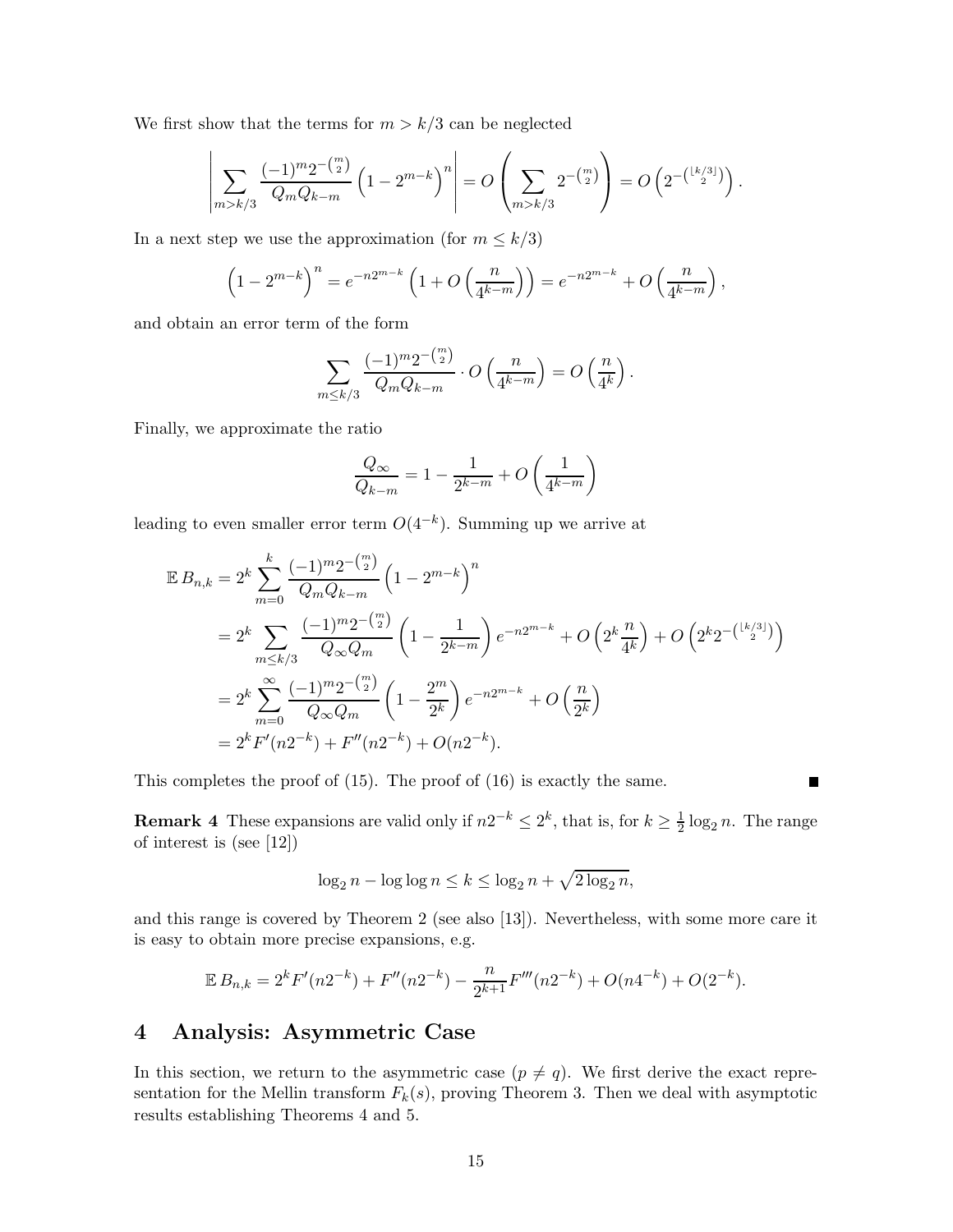### 4.1 Proof of Theorem 3: Exact Representation

Let us recall that  $A$  is a functional operator defined by

$$
\mathbf{A}[g](s) = \sum_{j\geq 0} g(s-j)T(s-j),
$$

where  $T(s) = p^{-s} + q^{-s}$ . We prove here Theorem 3, that is,

$$
F_k(s) = \mathbf{A}[F_{k-1}](s) - \mathbf{A}[F_{k-1}](0) \qquad (k \ge 1),
$$
\n(38)

where  $F_0(s) = 1$ , and

$$
\sum_{k\geq 0} F_k(s) w^k = \frac{\sum_{\ell \geq 0} R_{\ell}(s) w^{\ell}}{\sum_{\ell \geq 0} R_{\ell}(0) w^{\ell}},
$$
\n(39)

where  $R_k(s) = \mathbf{A}^k[1](s)$ ; also  $F_k(-\ell) = 0$  for  $\ell = 0, 1, 2, ..., k - 1$ .

**Proof Theorem 3:** Set  $\tilde{F}_0(s) = 1$  and recursively

$$
\tilde{F}_k(s) = \mathbf{A}[\tilde{F}_{k-1}](s) - \mathbf{A}[\tilde{F}_{k-1}](0) \qquad (k \ge 1).
$$

It is easy to see that  $\tilde{F}_k(s)$  is a well defined entire function. In particular it follows that  $\tilde{F}_k(s)$ is (as it is for  $F_k(s)$ ) a finite linear combination of a function of the form  $p^{-\ell_1 s} q^{-\ell_2 s}$  with  $\ell_1, \ell_2 \geq 0$  and  $\ell_1 + \ell_2 \leq k$ . Furthermore, by definition these functions satisfy  $\tilde{F}_k(0) = 0$  (for  $k \geq 1$ ) and by (38) fulfill the relation

$$
\tilde{F}_k(s) - \tilde{F}_k(s-1) = T(s)\tilde{F}_{k-1}(s)
$$

for  $k \geq 0$  and all s.

Now we can proceed by induction to show that  $F_k(s) = \tilde{F}_k(s)$ . By definition we have  $F_0(s) = \tilde{F}_0(s)$ . Now suppose that  $F_k(s) = \tilde{F}_k(s)$  holds for some  $k \geq 0$ . Then it follows that  $F_{k+1}(s) = \tilde{F}_{k+1}(s) + G(s)$ , where  $G(s)$  satisfies

$$
G(0) = 0 \text{ and } G(s) - G(s - 1) = 0, \qquad (\Re(s) > -k). \tag{40}
$$

By the above observations  $G(s)$  has to be a finite linear combination of functions of the form  $p^{-\ell_1 s}q^{-\ell_2 s}$ . However, the only periodic function of this form that meets conditions (40) is the zero function. Hence,  $F_{k+1}(s) = \tilde{F}_{k+1}(s)$ .

Now we prove (39), which is equivalent to

$$
\sum_{\ell=0}^k F_{\ell}(s) R_{k-\ell}(0) = R_k(s), \qquad (k \ge 0),
$$

or

$$
F_k(s) = R_k(s) - \sum_{\ell=0}^{k-1} F_\ell(s) R_{k-\ell}(0), \qquad (k \ge 0).
$$

We will prove this relation by induction. Certainly, it is satisfied for  $k = 0$ . Now suppose that is holds for some  $k \geq 0$ . By (38) we also have

$$
F_{k+1}(s) = \mathbf{A}[F_k](s) - \mathbf{A}[F_k](0)
$$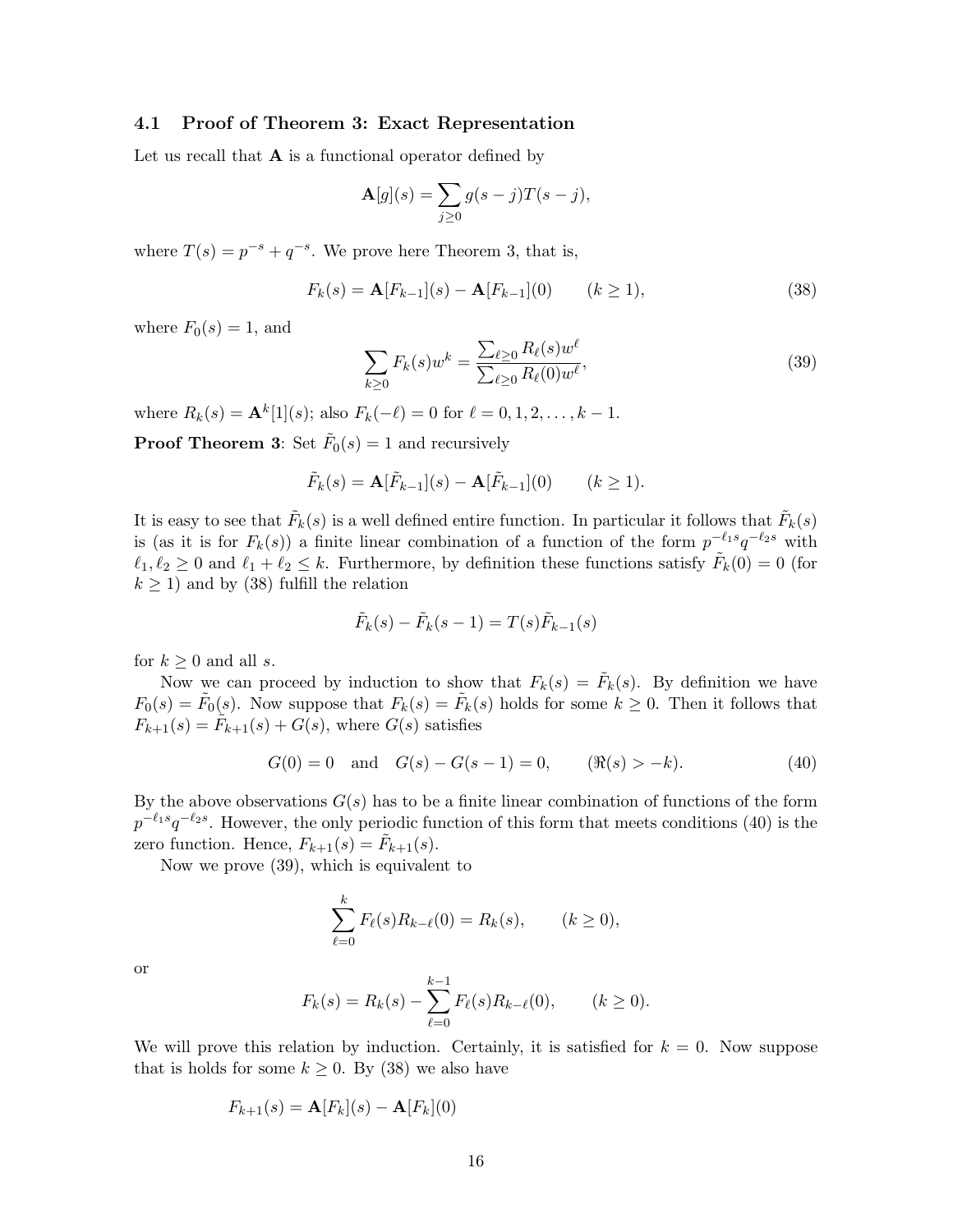$$
= \mathbf{A}[R_k](s) - \mathbf{A}[R_k](0) - \sum_{\ell=0}^{k-1} (\mathbf{A}[F_{\ell}](s) - \mathbf{A}[F_{\ell}](0)) R_{k-\ell}(0)
$$
  

$$
= R_{k+1}(s) - R_{k+1}(0) - \sum_{\ell=0}^{k-1} F_{\ell+1}(s) R_{k-\ell}(0)
$$
  

$$
= R_{k+1}(s) - \sum_{\ell=0}^{k} F_{\ell}(s) R_{k+1-\ell}(0).
$$

Finally, since  $F_k(s) = \Delta_k^*(s)/\Gamma(s)$  is analytic for  $\Re(s) > -k$  and  $1/\Gamma(-\ell) = 0$ , it also follows that  $F_k(-\ell) = 0$  for  $\ell = 0, 1, ..., k - 1$ . г

Following the same footsteps, we prove the corresponding relations for the internal profile presented just above Theorem 5; in particular, (28) and (29).

Remark 5 The proof of (38) (and consequently that of (39)) makes use of the fact that  $F_k(0) = 0$  for  $k \ge 1$ . However, we also have  $F_k(-r) = 0$  for  $k > r$ . In particular, if we set  $s = -r$  in (39) we find

$$
\sum_{k=0}^{r} F_k(-r) w^k = \frac{\sum_{\ell \ge 0} R_{\ell}(-r) w^{\ell}}{\sum_{\ell \ge 0} R_{\ell}(0) w^{\ell}},
$$

and consequently

$$
\sum_{k\geq 0} F_k(s) w^k = \frac{\sum_{\ell \geq 0} R_\ell(s) w^\ell}{\sum_{\ell \geq 0} R_\ell(-r) w^\ell} \sum_{k=0}^r F_k(-r) w^k.
$$
\n(41)

#### 4.2 Asymptotic Analysis

We now prove Theorems 4 and 5 establishing the asymptotic behavior of the average profiles. The discussion is divided into several steps: First we analyze  $F_k(s)$ , then we invert the Mellin transform  $\Delta_k^*(s) = \Gamma(s) F_k(s)$ , and finally we invert the Poisson transform  $\Delta_k(x)$  to obtain asymptotics for the expected profile  $\mathbb{E} B_{n,k}$ . Finally, we comment on necessary changes to recover asymptotics of  $\mathbb{E} I_{n,k}$ .

### 4.2.1 Singularity Analysis of  $F_k(s)$

In order to obtain asymptotic information for  $F_k(s)$  we will analyze the generating function  $f(s, w) = \sum_{k} F_{k}(s)w^{k}$  that by Theorem 3 is also given by

$$
f(s, w) = \frac{g(s, w)}{g(0, w)},
$$

where  $g(s, w) = \sum_{\ell \geq 0} R_{\ell}(s)w^{\ell}$  for complex w. Note that  $g(s, w)$  satisfies the following formal identity

$$
g(s, w) = 1 + w \mathbf{A}[g(\cdot, w)](s) = 1 + w \sum_{j \ge 0} g(s - j, w) T(s - j).
$$
 (42)

Interestingly enough, the function  $g(s, w)$  has a polar singularity at  $w = 1/T(s)$ , as proved below.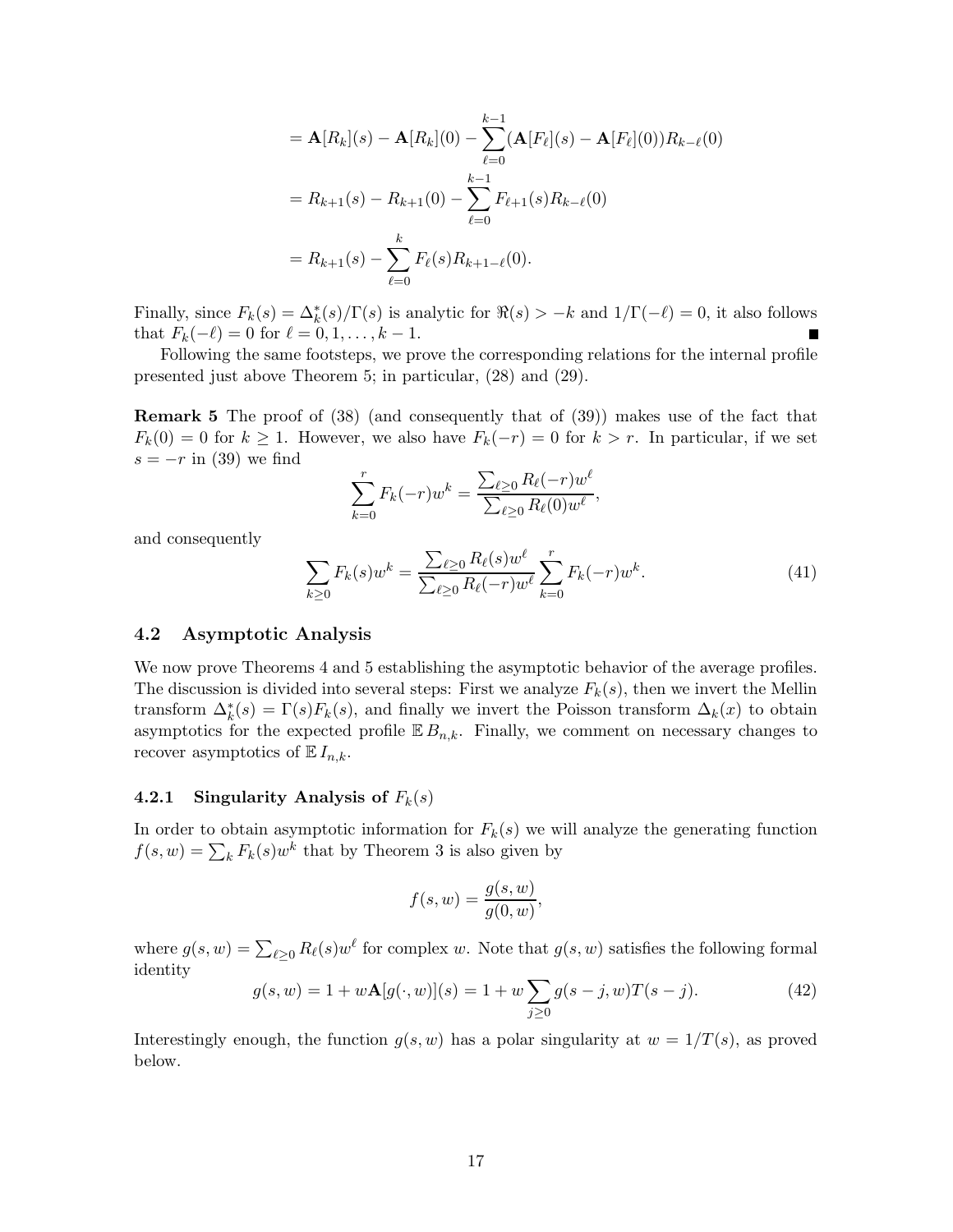**Lemma 3** There exists a function  $h(s, w)$  that is analytic for all w and s satisfying

 $wT(s-m) \neq 1$  for all  $m \geq 1$ 

such that

$$
g(s, w) = \frac{h(s, w)}{1 - wT(s)}.
$$
\n(43)

Thus,  $g(s, w)$  has a meromorphic continuation with  $w_0 = 1/T(s)$  being a polar singularity. **Proof:** We recall that  $R_k(s) = \mathbf{A}^k[1](s)$ . Then for  $p < q$ 

$$
|R_k(s)| \le \frac{1}{\prod_{j\ge 1} (1-q^j)} (p^{-\Re(s)} + q^{-\Re(s)})^k.
$$

Thus, if  $|w| < T(\Re(s))^{-1}$  the series

$$
g(s, w) = \sum_{\ell \ge 0} R_{\ell}(s) w^{\ell} = \left(\sum_{\ell \ge 0} w^{\ell} \mathbf{A}^{\ell}\right) [1](s)
$$
 (44)

converges absolutely and represents an analytic function. We can rewrite (44) as

$$
g(s, w) = (\mathbf{I} - w\mathbf{A})^{-1}[1](s),
$$

where **I** is the identity operator. Then

$$
(\mathbf{I} - w\mathbf{A})[g(\cdot, w)](s) = g(s, w) - w \sum_{j \ge 0} g(s - j, w)T(s - j) = 1,
$$
\n(45)

which formally proves (42).

If we substitute  $g(s, w)$  in (42) by

$$
g(s, w) = \frac{h(s, w)}{1 - wT(s)},
$$

we find the following relation for  $h(s, w)$ 

$$
h(s, w) = 1 + \sum_{j \ge 1} h(s - j, w) \frac{wT(s - j)}{1 - wT(s - j)}.
$$
\n(46)

Recall that we established the existence of  $h(s, w)$  for  $|w| < T(\Re(s))^{-1}$ . We will now use (46) to show that  $h(s, w)$  can be analytically continued to  $|w| < T(\Re(s) - 1)^{-1}$  (and even to all w such that  $wT(s - m) \neq 1$ ) thus leading to a meromorphic continuation, as claimed.

For this purpose we introduce another operator B defined as

$$
\mathbf{B}[f](s) = \sum_{j \ge 1} f(s - j, w) \frac{wT(s - j)}{1 - wT(s - j)}.
$$
\n(47)

For convenience, set  $U(s, w) = wT(s)/(1 - wT(s))$ . By induction it follows that

$$
\mathbf{B}^{k}[1](s) = \sum_{i_1 \geq 1} \sum_{i_2 \geq 1} \cdots \sum_{i_k \geq 1} U(s - i_1, w)U(s - i_1 - i_2, w) \qquad \cdots U(s - i_1 - i_2 - \cdots - i_k, w)
$$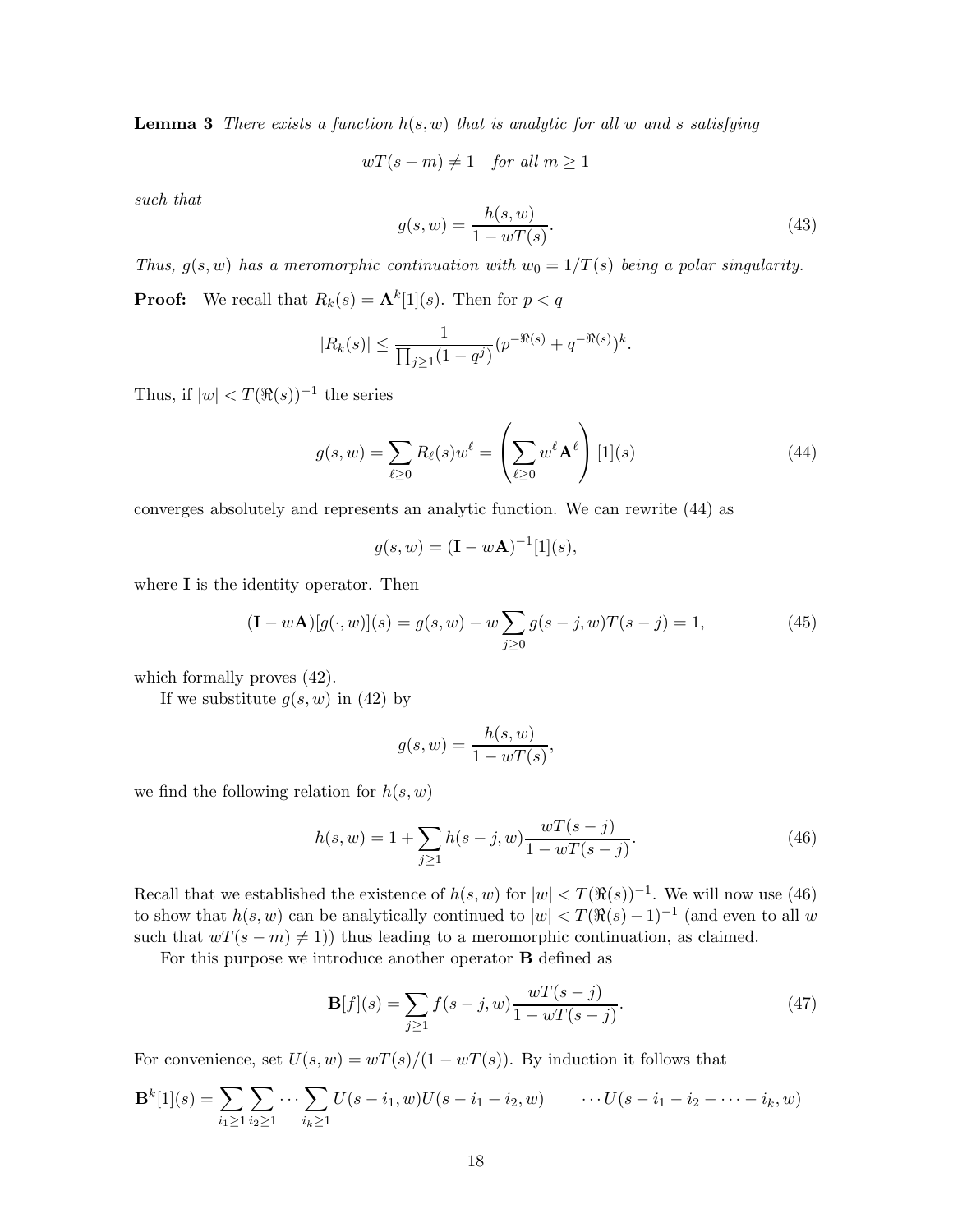$$
= \sum_{m_k \geq k} \sum_{m_{k-1}=k-1}^{m_{k-1}} \sum_{m_{k-2}=k-2}^{m_{k-1}-1} \cdots \sum_{m_1=1}^{m_2-1} U(s-m_1, w)U(s-m_2, w) \cdots U(s-m_k, w).
$$

Hence,

$$
|\mathbf{B}^{k}[1](s)| \leq \sum_{m_{k} \geq k} \sum_{m_{k-1} \geq k-1} \cdots \sum_{m_{1} \geq 1} |U(s-m_{1},w)U(s-m_{2},w)\cdots U(s-m_{k},w)|
$$
  
= 
$$
\sum_{m_{1} \geq 1} |U(s-m_{1},w)| \cdot \sum_{m_{2} \geq 2} |U(s-m_{2},w)| \cdots \sum_{m_{k} \geq k} |U(s-m_{w},k)|.
$$

By using the fact that  $T(s-m) = O(q^m)$ , it follows directly that the series

$$
S := \sum_{m \ge 1} |U(s - m, w)| = \sum_{m \ge 1} \frac{|wT(s - m)|}{|1 - wT(s - m)|}
$$

converges if  $wT(s - m) \neq 1$  for all  $m \geq 1$ . Thus for any choice of w and s there are only finitely many exceptional points where  $wT(s - m) = 1$ .

Let now  $k_0$  be any value such that

$$
\sum_{m\geq k_0} |U(s-m,w)| \leq \frac{1}{2}.
$$

Then we have for all  $k \geq k_0$ 

$$
|\mathbf{B}^k[1](s)| \leq S^{k_0} 2^{-(k-k_0)} = (2S)^{k_0} 2^{-k}.
$$

In view of this,

$$
h(s, w) = \sum_{k \ge 0} \mathbf{B}^k[1](s),
$$
\n(48)

is well defined and it satisfies (46). Furthermore,  $|h(s, w)| \leq 2(2S)^{k_0}$ .

Now we are in the position to derive an asymptotic representation for  $F_k(s)$ .

**Lemma 4** For every real interval [a, b] there exist  $k_0$ ,  $\eta > 0$  and  $\varepsilon > 0$  such that

$$
F_k(s) = A(s)T(s)^k \left(1 + O\left(e^{-\eta k}\right)\right) \tag{49}
$$

uniformly for all s such that  $\Re(s) \in [a, b]$ ,  $|\Im(s) - 2\pi j / \log(p/q)| \leq \varepsilon$  for some integer j and  $k \geq k_0$ , where  $A(s)$  is an analytic function that satisfies  $A(-r) = 0$  for  $r = 0, 1, \ldots$  and is bounded in this region.

Furthermore, if  $|\Im(s) - 2\pi j \log(p/q)| > \varepsilon$  for for all integers j then we have

$$
F_k(s) = O\left(T(\Re(s))^k e^{-\eta k}\right).
$$
\n(50)

uniformly for  $\Re(s) \in [a, b]$ .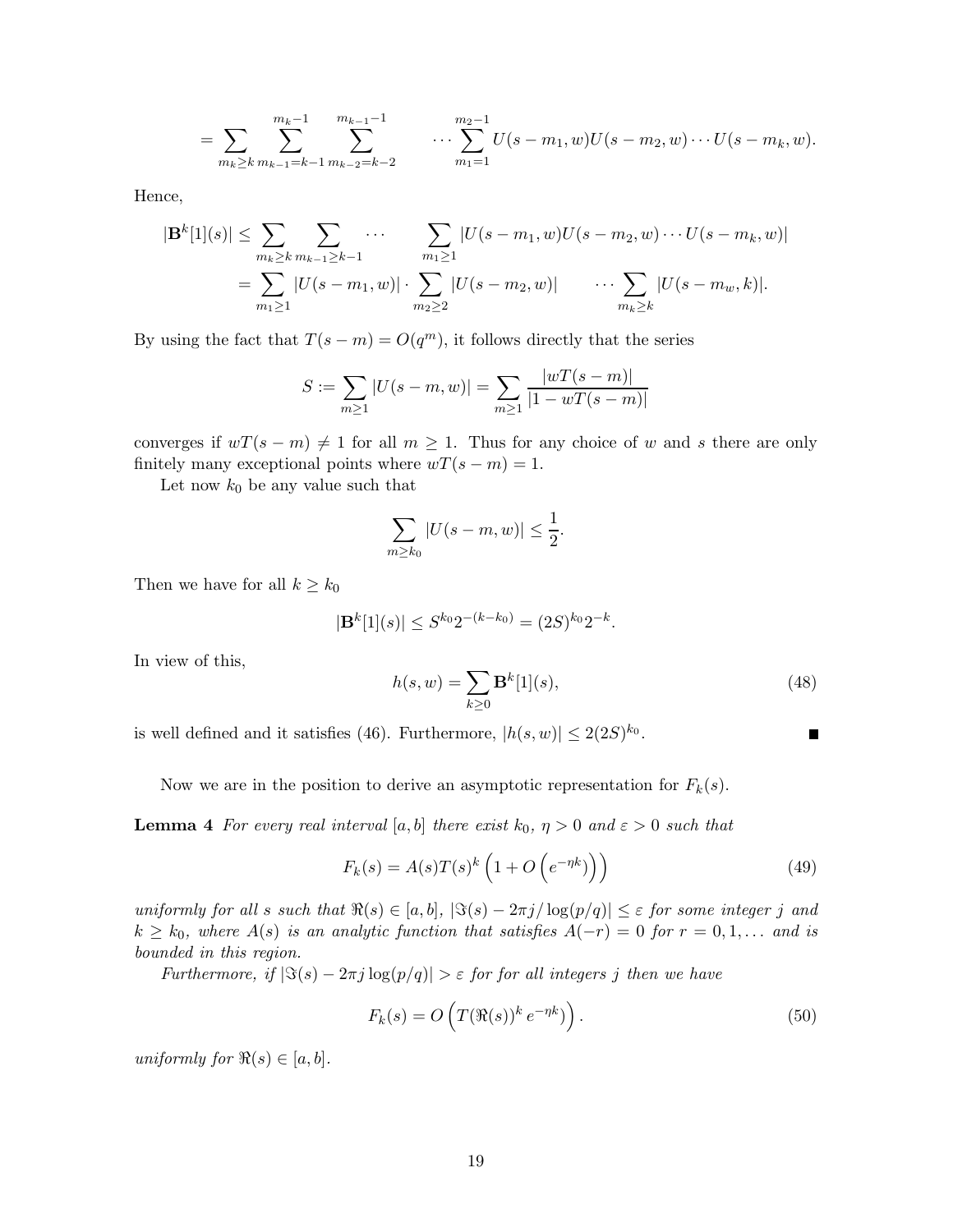**Proof:** The idea of the proof is to show that the function  $f(s, w)$  has a polar singularity  $w = 1/T(s)$  (if the imaginary part of s is close to an integer multiple of  $2\pi \log(q/p)$ ), and to use this property to obtain asymptotic for the coefficient  $F_k(s) = [w^k] f(s, w)$ . (In a similar way we obtain estimates for  $F_k(s)$  if the imaginary part of s is not close to an integer multiple of  $2\pi \log(q/p)$ .) Due to the special structure of  $f(s, w)$  (see (39) and (41)) we have to distinguish several cases depending on the size of  $\Re(s)$ .

Suppose first that  $s > -r - 1$  for some integer  $r \geq 0$  but s is not a positive integer. Here we use the following representation (see (41))

$$
f(s, w) = \sum_{\ell=0}^{r} F_{\ell}(-r) w^{\ell} \frac{g(s, w)}{g(-r, w)}
$$
  
= 
$$
\sum_{\ell=0}^{r} F_{\ell}(-r) w^{\ell} \frac{h(s, w)}{h(-r, w)} \frac{1 - wT(-r)}{1 - wT(s)}.
$$
 (51)

By Lemma 3 the function  $h(s, w)$  is analytic for  $|w| < 1/T(s - 1)$ . By (48) it also follows that  $h(s, w)$  is non-zero for real  $0 < w < 1/T(s - 1)$ . It also follows that  $h(-r, w)$  is analytic and non-zero for  $0 < w < 1/T(-r-1)$ . Hence,  $w_0 = 1/T(s)$  is a singular point of  $f(s, w)$ . Since  $F_k(s) = \Delta_k^*(s) / \Gamma(s)$  it follows that all values  $F_k(s)$ ,  $k \ge 0$ , have the same sign. Hence, the radius of convergence of the series  $\sum_{k\geq 0} F_k(s)w^k$  equals  $w_0 = 1/T(s)$ .

In a next step we show that  $f(s, w)$  has no other singularities on the circle of convergence  $|w| = 1/T(s)$ . Moreover, the function  $f(s, w)(1 - wT(s))$  continues analytically to  $\sum_{\ell=0}^r F_{\ell}(-r)w^{\ell}, h(s, w), h(-r, w), 1-wT(-r), \text{and } 1-wT(s)$  are analytic for  $|w| < 1/T(s)+\varepsilon$ , to  $|w| < 1/T(s) + \varepsilon$  for some  $\varepsilon > 0$ . Since all terms on the right hand side of (51), that is, a singularity of  $f(s, w)$  can only be induced by a zero of  $h(-r, w)$ .

Suppose first that  $h(-r, w)$  has a zero  $w_1$  with  $|w_1| < 1/T(s)$ . Since  $h(-r, w) \neq 0$  for  $0 < w < 1/T(-r-1)$  it follows that  $w_1 \neq 1/T(-r)$ . If we assume that  $\sum_{\ell=0}^{r} F_{\ell}(-r)w_1^{\ell} \neq 0$ , then  $w = w_1$  has to be a zero of  $h(s, w)$ . We slightly decrease s to  $s - \eta$  (for some  $\eta > 0$  such that  $s - \eta$  is not a positive integer) such that  $h(s - \eta, w_1) \neq 0$ . Then the zero  $w = w_1$  of  $h(-r, w)$  would induce a singularity  $w_1$  of  $f(s, w)(1-wT(s))$  with  $|w_1| < 1/T(s)$  although its radius of convergence is  $1/T(s - \eta) > 1/T(s) > |w_1|$ . This leads to a contradiction. Hence, if  $h(-r, w_1) = 0$  for some  $w_1$  with  $|w_1| < 1/T(s)$ , then we also have  $\sum_{\ell=0}^r F_{\ell}(-r)w_1^{\ell} = 0$ . Actually, it also follows that the order of the zeroes of  $\sum_{\ell=0}^{r} F_{\ell}(-r)w_1^{\ell}$  is at least as large as that of  $h(-r, w_1)$ .

The above considerations also show that if  $w = w_1$  is a zero of  $h(-r, w)$  with  $|w_1| <$  $1/T(-r-1)$ , then  $w_1$  is also a zero of  $\sum_{\ell=0}^r F_{\ell}(-r)w^{\ell} = 0$  at least of the same order. Namely, if  $|w_1| < 1/T(-r-1)$  then there exists a non-integral real number  $s > -r-1$  with  $|w_1|$  <  $1/T(s)$  and we proceed as above.

This property shows that the only singularity of the mapping  $w \mapsto f(s, w)$  is given by  $w = 1/T(s)$  if  $s > -r - 1$  is real (but not an integer). This singularity is a polar singularity of order 1. Hence, by using Cauchy's formula for a contour of integration on the circle  $\gamma = \{w \in \mathbb{C} : |w| = e^{\eta}/T(s)\}$  and the residue theorem [5, 27] it follows that

$$
F_k(s) = \frac{1}{2\pi i} \int_{\gamma} f(s, w) w^{-k-1} dw
$$
  
=  $A(s)T(s)^k + O\left(|T(s)e^{-\eta}|^k\right)$ ,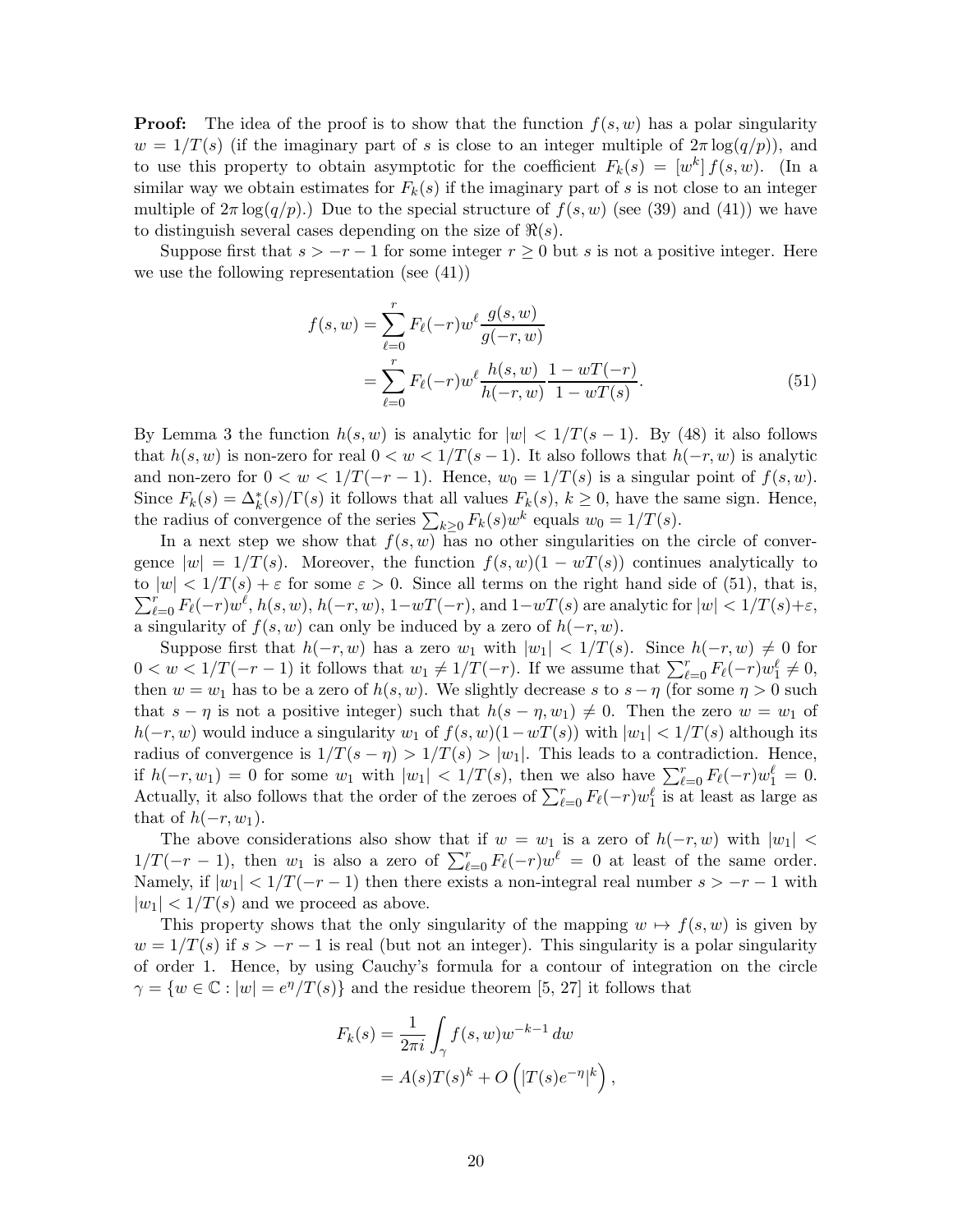where

$$
A(s) = \sum_{\ell=0}^{r} F_{\ell}(-r)T(s)^{-\ell} \frac{h(s, 1/T(s))}{h(-r, 1/T(s))} \left(1 - \frac{T(-r)}{T(s)}\right)
$$
(52)

These estimates are uniform for s contained in a compact interval  $[a, b] \subseteq (-r - 1, -r)$  (for some non-negative integer r) or in a compact interval  $[a, b]$  contained in the positive real line. Furthermore, we get the same result if s is sufficiently close to the real axis. Thus, if  $a \leq \Re(s) \leq b$  and  $|\Im(s)| \leq \varepsilon$  for some sufficiently small  $\varepsilon > 0$  then we obtain (49). Here we have also use that fact that  $A(s) \neq 0$  in this range.

Next, suppose that s is real (or sufficiently close to the real axis) and close to a negative integer  $-r$ , say  $-r - \eta \leq s \leq -r + \eta$  (for some  $\eta > 0$ ). Here we use the representation

$$
\sum_{k\geq 0} F_k(s) w^k = \sum_{\ell=0}^r F_\ell(-r) w^\ell \frac{g(s, w)}{g(-r, w)}
$$
  
= 
$$
\sum_{\ell=0}^r F_\ell(-r) w^\ell \frac{h(s, w)}{h(-r, w)} \frac{1 - wT(-r)}{1 - wT(s)}
$$
  
= 
$$
\sum_{\ell=0}^r F_\ell(-r) w^\ell \frac{h(s, w) - h(-r, w)}{h(-r, w)} \frac{1 - wT(-r)}{1 - wT(s)}
$$
  
+ 
$$
\sum_{\ell=0}^r F_\ell(-r) w^\ell + \sum_{\ell=0}^r F_\ell(-r) w^{\ell+1} \frac{T(s) - T(-r)}{1 - wT(s)}.
$$

Now if we subtract the finite sum  $\sum_{\ell=0}^{r} F_{\ell}(s)w^{\ell}$ , then we can safely multiply by  $\Gamma(s)$  (that is singular at  $s = -r$ ) and obtain

$$
\Gamma(s) \sum_{k>r} F_k(s) w^k = \sum_{\ell=0}^r F_\ell(-r) w^\ell \frac{\Gamma(s)(h(s, w) - h(-r, w))}{h(-r, w)} \frac{1 - wT(-r)}{1 - wT(s)} \n+ \sum_{\ell=0}^r F_\ell(-r) w^{\ell+1} \frac{\Gamma(s)(T(s) - T(-r))}{1 - wT(s)} \n+ \sum_{\ell=0}^r \Gamma(s) (F_\ell(-r) - F_\ell(s)) w^\ell.
$$

We again use the fact that the function  $\sum_{\ell=0}^{r} F_{\ell}(-r)w^{\ell}/h(-r, w)$  is analytic for  $|w| <$  $1/T(-r-1)$  and observe that  $w = 1/T(s)$  is a polar singularity. By applying Cauchy's formula we obtain for  $k > r$  (similarly to the above)

$$
\Gamma(s)F_k(s) = \sum_{\ell=0}^r F_{\ell}(-r)T(s)^{-\ell} \frac{\Gamma(s)(h(s,1/T(s)) - h(-r,1/T(s)))}{h(-r,1/T(s))} \left(1 - \frac{T(-r)}{T(s)}\right)T(s)^k + \sum_{\ell=0}^r F_{\ell}(-r)T(s)^{-\ell-1}\Gamma(s)(T(s) - T(-r)) T(s)^k + O\left(|T(s)e^{-\eta}|^k\right).
$$

Thus, we actually prove (49) for  $k > r$  and also observe  $A(-r) = 0$ .

Set  $t_j = 2j\pi/\log(p/q)$  (for integers j) and  $\gamma = -2\pi \log(p)/\log(p/q)$ . Then

$$
T(s+it_j) = e^{ij\gamma}T(s)
$$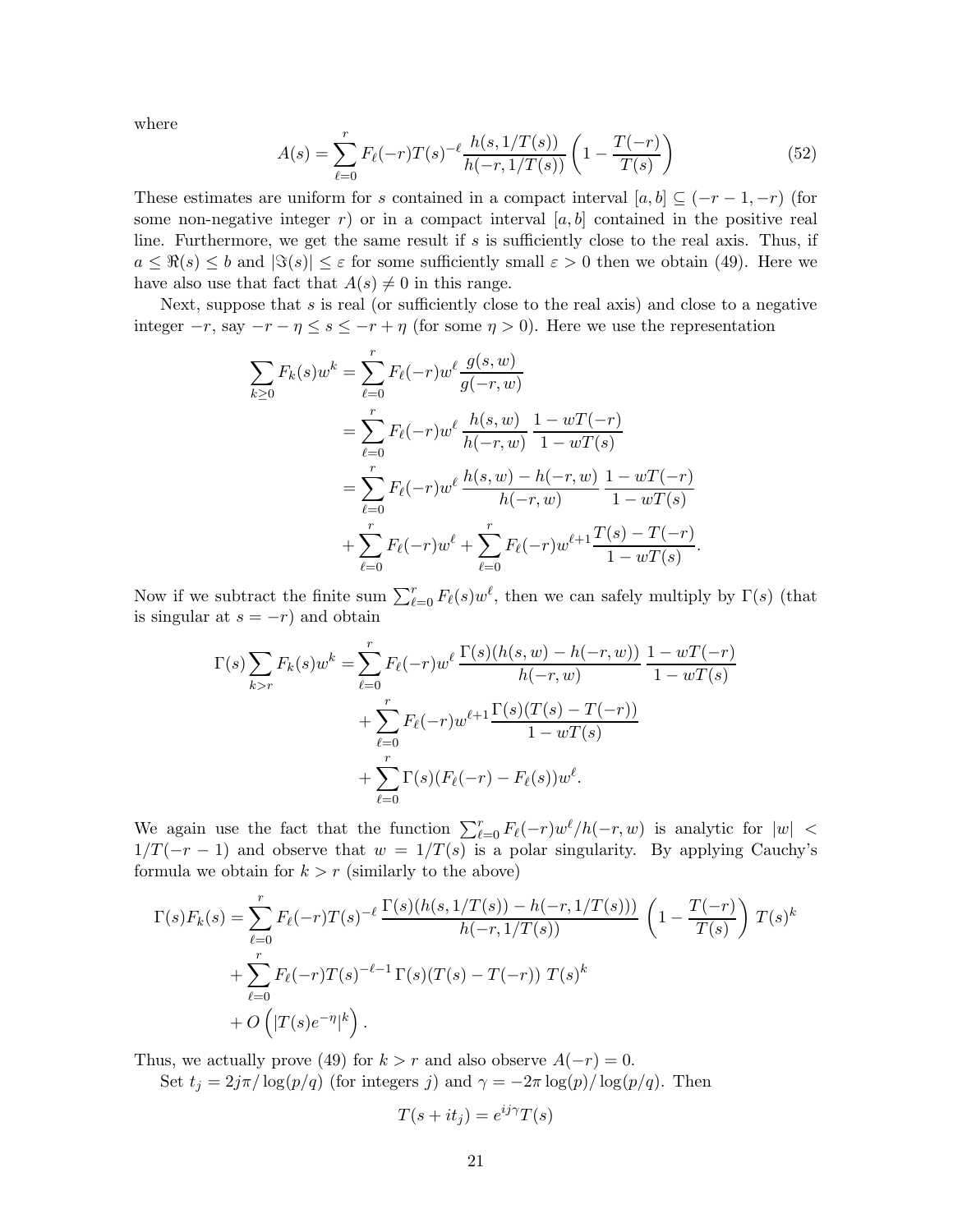Hence,  $|T(s+it_j)| = |T(s)|$  and consequently, it follows that  $w = 1/T(s)$  is a polar singularity of  $f(s, w)$  if  $|\Im(s) - t_i| < \varepsilon$  for some integer j. Thus, (49) follows also for s in this range.

By using the representation (52) it is also easy to deduce that  $A(s)$  is bounded. Suppose first that  $\Re(s)$  is not an integer (more precisely we have  $\Re(s) \in (-r-1, r)$  for some integer  $r \ge 0$ ). By using the relation  $R_k(s+it_j) = R_k(s)e^{ijk\gamma}$  we obtain  $g(s+it_j, w) = g(s, we^{ij\gamma})$ and also  $h(s + it_j, w) = h(s, we^{ij\gamma})$ . Consequently

$$
A(s+it_j) = \sum_{\ell=0}^r F_{\ell}(-r)T(s)^{-\ell}e^{-ij\ell\gamma}\frac{h(s,1/T(s))}{h(-r,e^{-ij\gamma}/T(s))}\left(1-\frac{T(-r)}{T(s)e^{ij\gamma}}\right).
$$

Since  $h(-r, w) \neq 0$  if  $|w| = |1/T(s)|$  it follows that  $A(s)$  is bounded if  $\Re(s)$  is contained in a compact interval  $[a, b] \subseteq (-r - 1, -r)$  (for some non-negative integer r) and  $|\Im(s) - t_i| < \varepsilon$ for some integer j. If  $\Re(s)$  is close to an integer we can proceed similarly.

Finally, suppose that  $|\Im(s) - 2\pi j / \log(q/p)| > \varepsilon$  for some integer j, then there exists  $\eta > 0$  such that  $|T(s)| < e^{-2\eta}|T(\Re(s)|$ . Hence it follows that  $f(s, w)$  is regular for  $|w| <$  $e^{2\eta}/T(\Re(s))$ . Consequently, if we use the path of integration  $\gamma = \{w \in \mathbb{C} : |w| = e^{\eta}/T(\Re(s))\}$ in Cauchy's formula we obtain

$$
F_k(s) = O\left(T(\Re(s))^{k} e^{-\eta k}\right)
$$

which is precisely (50). It should be clear that this estimate is uniform if  $\Re(s)$  varies in a finite interval  $[a, b]$ .

Similarly we can analyze the function  $\overline{F}_k(s)$ . Following the same footsteps, we conclude that (for  $|\Im(s) - t_i| \leq \varepsilon$  for some integer j)

$$
\overline{F}_k(s) = \overline{A}(s)T(s)^k \left(1 + O(e^{-\eta k})\right),\tag{53}
$$

where  $\overline{A}(-r) = 0$  for  $r = 1, 2, \ldots$ 

### 4.2.2 Saddle Point Analysis

By the above discussion, we know that  $F_k(s)$  and  $\Delta_k(s) = \Gamma(s)F_k(s)$  behave asymptotically as  $T(s)^k$ . Thus we are in a situation similar to the analysis of the profile of random tries presented in [22] (but since  $A(s)$  is zero for negative integers, some poles disappear in the analysis of digital search trees, as we shall see below). Our asymptotic analysis will be therefore similar to that of [22].

We start with a very short outline of the proof (where we also make a simplification and we only consider the case  $x = n$ . By applying the inverse Mellin transform

$$
\Delta_k(n) = \frac{1}{2\pi i} \int_{\rho - i\infty}^{\rho + i\infty} \Delta_k^*(s) n^{-s} ds \tag{54}
$$

it is natural to choose  $\rho = \rho_{n,k}$  as the saddle point of the function

$$
T(s)^k n^{-s} = e^{k \log T(s) - s \log n}
$$

which satisfies the equation

$$
\frac{k}{\log n} = \frac{p^{-\rho} + q^{-\rho}}{p^{-\rho}\log\frac{1}{p} + q^{-\rho}\log\frac{1}{q}}.
$$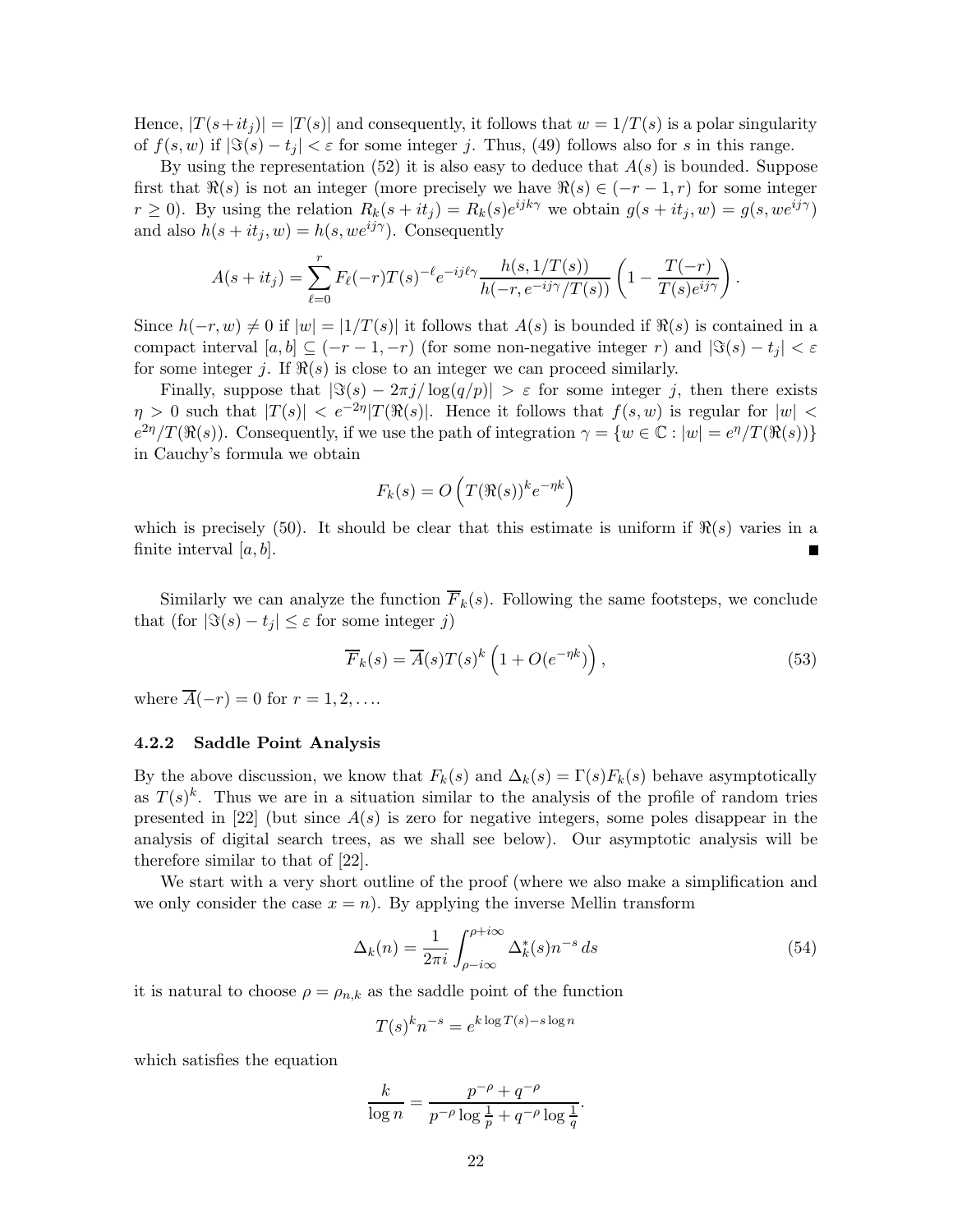Observe that when  $\rho$  varies from  $-\infty$  to  $+\infty$  the ratio  $k/\log n = \alpha$  varies from  $1/\log(1/p)$ to  $1/\log(1/q)$ .

Note also that on the line  $\Re(s) = \rho$  there will be infinitely many saddle points

$$
s_j = \rho + \frac{2\pi i j}{\log \frac{p}{q}} \qquad (j \in \mathbb{Z})
$$

since  $T(s_j) = e^{-2\pi i j (\log p)/( \log p/q)} T(\rho)$ . Consequently, the behavior of  $T(s)^k z^{-s}$  around  $s = s_j$ is almost the same as that of  $T(s)^k z^{-s}$  around  $s = \rho$ . This phenomenon implies a periodic leading factor in the asymptotics of  $\Delta_k(n)$  and then also in that of  $\mathbb{E} B_{n,k}$ .

**Lemma 5** Suppose that  $(\log \frac{1}{p})^{-1} + \varepsilon \le k/\log n \le (\log \frac{1}{q})^{-1} - \varepsilon$  (for some  $\varepsilon > 0$ ). Then

$$
\Delta_k(n) = H\left(\rho_{n,k}, \log_{p/q} p^k n\right) \frac{(p^{-\rho_{n,k}} + q^{-\rho_{n,k}})^k n^{-\rho_{n,k}}}{\sqrt{2\pi \beta(\rho_{n,k})k}} \left(1 + O\left(\frac{1}{\sqrt{k}}\right)\right),\tag{55}
$$

where

$$
H(\rho, x) = \sum_{j \in \mathbb{Z}} A(\rho + it_j) \Gamma(\rho + it_j) e^{-2j\pi ix}
$$
 (56)

is a non-zero periodic function with period 1 and  $t_j = 2j\pi/\log(p/q)$ .

**Proof:** For convenience we set  $J_k(n,s) = n^{-s}\Gamma(s)F_k(s)$ . By Lemma 4 we can safely replace  $F_k(s)$  by  $A(s)T(s)^k$  since the error term is of order  $O(|T(s)|^k e^{-\eta k})$  and leads to an exponentially small contribution compared to the asymptotic leading term.

We split the integral (54) into two parts where we use the substitution  $s = \rho + it$ . Let us start with the range  $|t| \geq \sqrt{\log n}$  and recall that by Stirling's formula  $\Gamma(\rho + it) =$  $O(|t|^{\rho-1/2}e^{-\pi|t|/2})$ . Furthermore we use the property that  $|A(s)|$  is uniformly bounded for  $\Re(s) \in [a, b]$  and  $|\Im(s) - t_j| \leq \varepsilon$  (for some integer j). Consequently

$$
\frac{1}{2\pi} \int_{|t| \ge \sqrt{\log n}} J_k(n, \rho + it) dt = O\left(n^{-\rho} T(\rho)^k \int_{\sqrt{\log n}}^{\infty} |\Gamma(\rho + it)| dt\right)
$$

$$
= O\left(n^{-\rho} T(\rho)^k \int_{\sqrt{\log n}}^{\infty} t^{\rho - 1/2} e^{-\pi t/2} dt\right)
$$

$$
= O\left(n^{-\rho} T(\rho)^k (\log n)^{\rho/2 - 1/4} e^{-\pi \sqrt{\log n}/2}\right)
$$

$$
= O\left(n^{-\rho} T(\rho)^k e^{-\sqrt{\log n}}\right).
$$

Next set

$$
C_j = \frac{1}{2\pi} \int_{|t-t_j| \le \pi/|\log(p/q)|} J_k(n, \rho + it) dt,
$$

where  $t_j = \frac{2\pi j}{\log \frac{p}{q}}$ . We have to study these integrals for all  $|j| \leq j_0 = \lfloor \sqrt{\log n} \vert \log (p/q) \vert / (2\pi) \rfloor$ . Since there exists  $c_0 > 0$  such that

$$
|p^{-\rho - it} + q^{-\rho - it}| \le T(\rho) e^{-c_0(t - t_j)^2}
$$

for  $|t - t_j| \leq \pi/|\log(p/q)|$ , we obtain an upper bound of the integral (for  $j \neq 0$ )

$$
C'_{j} = \frac{1}{2\pi} \int_{k^{-2/5} \leq |t - t_{j}| \leq \pi/|\log(p/q)|} J_{k}(n, \rho + it) dt
$$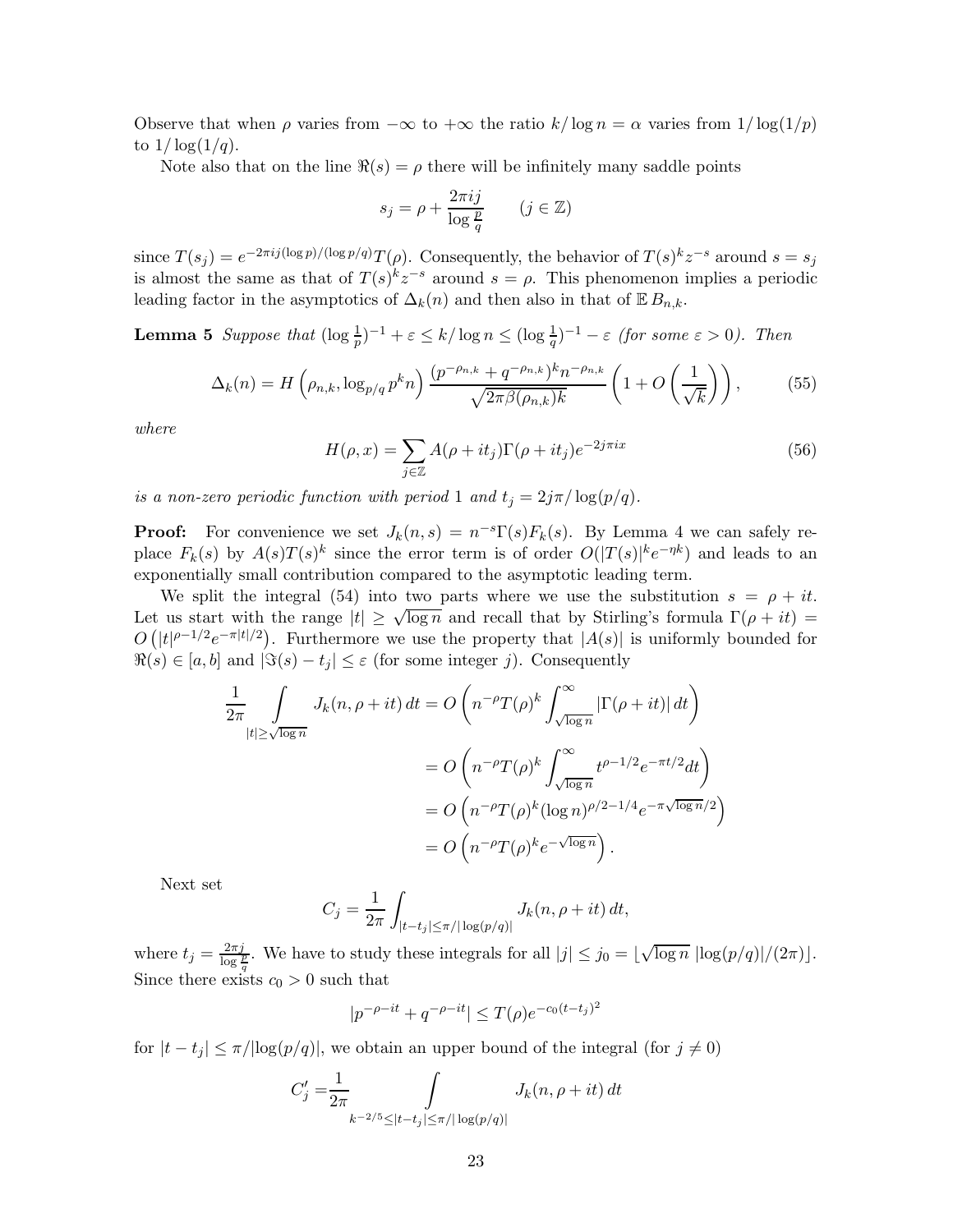$$
= O\left(|\Gamma(\rho + it_j)|n^{-\rho}T(\rho)^k \int_{k^{-2/5}}^{\infty} e^{-c_0kt^2} dt\right)
$$
  
= 
$$
O\left(|\Gamma(\rho + it_j)|n^{-\rho}T(\rho)^k k^{-3/5}e^{-c_0k^{1/5}}\right).
$$

For  $j = 0$  we can replace the factor  $|\Gamma(\rho + it_j)|$  by 1.

Finally, for  $|t - t_j| \leq k^{-2/5}$  we use the approximation

$$
J_k(n, \rho + it) = \Gamma(\rho + it)A(\rho + it)n^{-\rho - it}T(\rho + it)^k \left(1 + O(e^{-\eta k})\right)
$$
  
=  $\Gamma(\rho + it)A(\rho + it)e^{-it_j \log(p^k n)}n^{-\rho - i(t - t_j)}T(\rho + i(t - t_j))^k \left(1 + O(e^{-\eta k})\right)$   
=  $\Gamma(\rho + it_j)A(\rho + it_j)e^{-it_j \log(p^k n)}n^{-\rho}T(\rho)^k e^{-\frac{1}{2}\beta(\rho)(t - t_j)^2 k}$   
×  $\left(1 + O(|t - t_j|) + O(k|t - t_j|^3) + O(e^{-\eta k})\right).$ 

A standard saddle point method then leads to

$$
C''_j = \frac{1}{2\pi} \int_{|t-t_j| \le k^{-2/5}} J_k(n, \rho + it) dt
$$
  
=  $\Gamma(\rho + it_j) A(\rho + it_j) \frac{n^{-\rho} T(\rho)^k}{\sqrt{2\pi \beta(\rho) k}} e^{-it_j \log(p^k n)} \left(1 + O(k^{-1/2})\right).$ 

Hence we finally obtain

$$
\Delta_k(n) = \sum_{|j| \leq j_0} T_j + O\left(n^{-\rho} T(\rho)^k e^{-\sqrt{\log n}}\right)
$$
  
\n
$$
= \sum_{|j| \leq j_0} \Gamma(\rho + it_j) A(\rho + it_j) e^{-it_j \log(p^k n)} \frac{n^{-\rho} T(\rho)^k}{\sqrt{2\pi \beta(\rho)k}} \left(1 + O(k^{-1/2})\right)
$$
  
\n
$$
+ O\left(n^{-\rho} T(\rho)^k e^{-\sqrt{\log n}}\right)
$$
  
\n
$$
= H\left(\rho, \log_{p/q} p^k n\right) \frac{n^{-\rho} T(\rho)^k}{\sqrt{2\pi \beta(\rho_{n,k})k}} \left(1 + O(k^{-1/2})\right),
$$

as desired.

**Remark 6** The above proof extends directly to an asymptotic expansion for  $\Delta_k(ne^{i\vartheta})$ , where  $|\vartheta| \leq \pi/2 - \varepsilon$  (for some  $\varepsilon > 0$ ). In this range we have uniformly

$$
\Delta_k(ne^{i\vartheta}) = \frac{T(\rho)^k}{\sqrt{2\pi\beta(\rho)k}} \sum_{|j| \le j_0} \Gamma(\rho + it_j) A(\rho + it_j) (ne^{i\vartheta})^{-\rho - it_j} p^{-ikt_j}
$$
(57)  
 
$$
\times \left(1 + O\left(k^{-1/2}\right)\right).
$$

П

We will use this extended version for the final depoissonization procedure.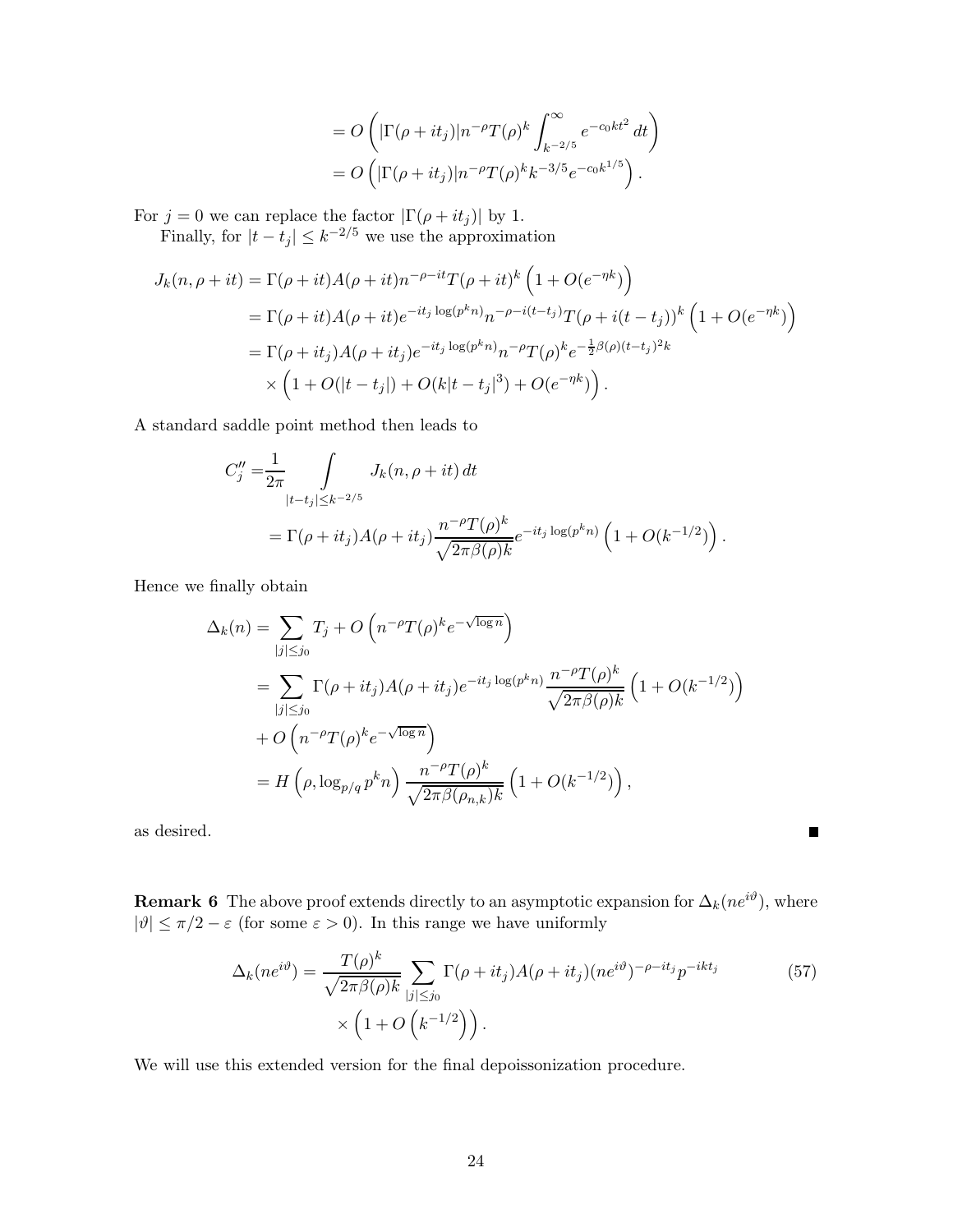The analysis of  $\overline{\Delta}_k(x)$  for the internal profile is similar but needs some additional considerations. As before, we start with

$$
\overline{\Delta}_k(n) = \frac{1}{2\pi i} \int_{\rho - i\infty}^{\rho + i\infty} \overline{\Delta}_k^*(s) n^{-s} ds \tag{58}
$$

where, we recall,  $\overline{\Delta}_k^*(s) = -\overline{F}_k(s)\Gamma(s)$ . By  $(53)$  we have  $\overline{F}_k(s) = \overline{A}(s)T(s)^k\left(1+O(e^{-\eta k})\right)$ , with  $\overline{A}(-r) = 0$  for  $r = 1, 2, ...$  Notice that  $\overline{A}(0) \neq 0$ . In fact, we know that  $\overline{F}_k(0) = 2^k$ . With these preliminaries, we are ready to present our asymptotic analysis.

We have to distinguish three ranges:

**Range:**  $\left(\log \frac{1}{p}\right)^{-1} + \varepsilon \leq k/\log n \leq \alpha_0 - \varepsilon$ . In this range  $\rho$  varies from large values to zero. In order to cover this range we have to

In this range 
$$
\rho
$$
 varies from large values to zero. In order to cover this range we have to shift the line of integration in (58) to the saddle point  $\rho > 0$ . By doing this we collect a contribution of  $2^k$  from the polar singularity of  $\overline{F}_k(s)\Gamma(s)$ . This leads to

$$
\overline{\Delta}_k(x) = 2^k + \frac{1}{2\pi i} \int_{\rho - i\infty}^{\rho + i\infty} \overline{\Delta}_k^*(s) x^{-s} ds.
$$

The remaining integral can be handled as above by a saddle point method.

**Range:**  $\alpha_0 + \varepsilon \le k/\log n \le (\log \frac{1}{q})^{-1} - \varepsilon$ , that is  $\rho \approx 0$ . Here we have  $\rho < 0$  and we are precisely in the same situation as in the analysis of the external profile. Actually this range is the most significant range. Almost all nodes are concentrated around the level  $k/\log n \approx 1/h$ , where  $h = p \log \frac{1}{p} + q \log \frac{1}{q}$  denotes the entropy of the source.

**Range:**  $k/\log n \approx 2\left(\log \frac{1}{p} + \log \frac{1}{q}\right)^{-1}$ .

Here a phase transition occurs. Technically, a polar singularity (of  $\Gamma(s)$ ) and the saddle point  $F_k(s)n^{-s}$  coalesce at  $s = 0$ ). We assume that  $\alpha = k/\log n$  is close to  $\alpha_0 :=$  $2\left(\log\frac{1}{p}+\log\frac{1}{q}\right)^{-1}$ . More precisely suppose that

$$
k = \alpha_0 \left( \log n + \xi \sqrt{\alpha_0 \beta(0) \log n} \right),
$$

where  $\xi = o((\log n)^{1/6})$ . Here we move the line of integration to the saddle point

$$
\Re(s) = \rho = \frac{1}{\log(p/q)} \log \frac{1 - \alpha \log(1/p)}{\alpha \log(1/q) - 1} = -\frac{\xi}{\sqrt{\alpha_0 \beta(0) \log n}} + O\left(\xi^2/\log n\right).
$$

First assume that  $k > \alpha_0 \log n$ , so that  $\xi > 0$  and  $\rho < 0$ . This means that we do not pass the polar singularity, which is located at  $s = 0$ . Hence, as above we obtain

$$
\overline{\Delta}_k(ne^{i\vartheta}) = \frac{1}{2\pi} \int_{|t| \leq (\log n)^{-2/5}} \overline{J}_k(ne^{i\vartheta}, \rho + it) dt
$$
  
+  $O\left(|\Gamma(\rho + i(\log n)^{-2/5})|n^{-\rho}T(\rho)^k e^{-c_0(\log n)^{1/5}}\right)$   
+  $O\left(k^{-1/2}n^{-\rho}T(\rho)^k\right),$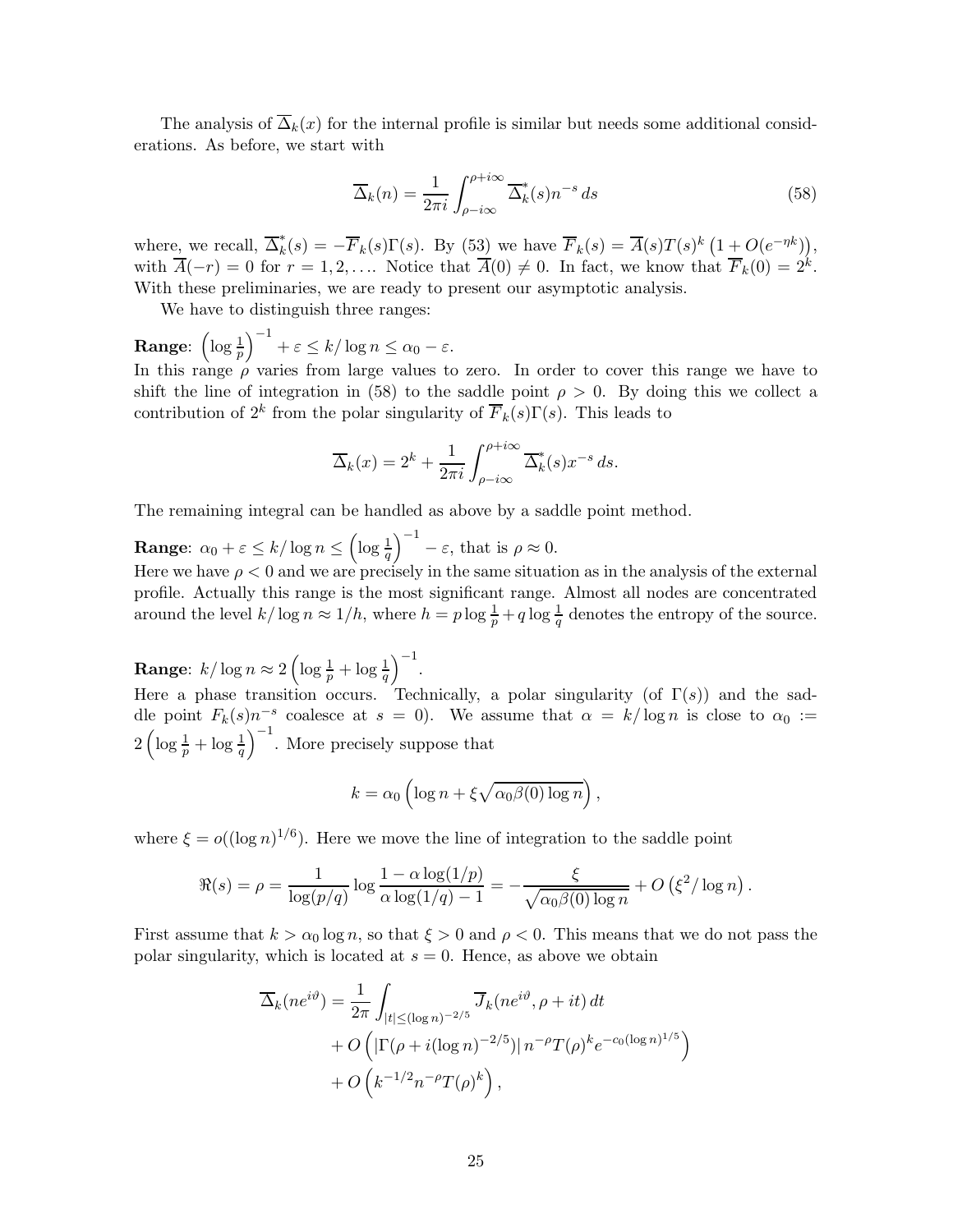where  $\overline{J}_k(s,x) = -x^{-s}\Gamma(s)\overline{F}_k(s)$ . This can be again replaced by  $-x^{-s}\Gamma(s)\overline{A}(s)T(s)^k$ . Since

$$
|\Gamma(\rho + i(\log n)^{-2/5})| = O\left(\frac{1}{|\xi|(\log n)^{-1/2} + (\log n)^{-2/5}}\right) = O((\log n)^{2/5}),
$$

we can neglect the first error term.

Next we replace the factor  $\Gamma(s)\overline{A}(s)$  in (the approximation of)  $\overline{J}_k(s, x)$  by

$$
\frac{\overline{A}(s)}{s}.
$$

Since the sum  $\Gamma(s)\overline{A}(s) - \overline{A}(0)/s$  is analytic, we have

$$
\int_{|t| \le (\log n)^{-2/5}} \left( \Gamma(s) \overline{A}(s) - \frac{\overline{A}(0)}{s} \right) (ne^{i\vartheta})^{-\rho - it} T(\rho + it)^k dt = O\left(\frac{n^{-\rho} T(\rho)^k}{\sqrt{k}}\right)
$$

and consequently the asymptotic leading term of  $\overline{\Delta}_k(ne^{i\vartheta})$  is given by

$$
-\frac{\overline{A}(0)}{2\pi} \int_{|t| \leq (\log n)^{-2/5}} \frac{(ne^{i\vartheta})^{-\rho - it} T(\rho + it)^k}{\rho + it} dt
$$
  
= 
$$
-\frac{\overline{A}(0)}{2\pi} n^{-\rho} e^{-i\vartheta \rho} T(\rho)^k \int_{|t| \leq (\log n)^{-2/5}} \frac{e^{\vartheta t - \beta(\rho)kt^2/2 + O(k|t|^3)}}{\rho + it} dt
$$
  
= 
$$
-\frac{\overline{A}(0)}{2\pi} n^{-\rho} e^{-i\vartheta \rho} T(\rho)^k \int_{-\infty}^{\infty} \frac{e^{-w^2/2}}{\xi_0 + iw} \left(1 + O\left(\frac{|w| + |w|^3}{\sqrt{\log n}}\right)\right) dt,
$$

where  $w = \sqrt{\beta(0)}\overline{k}t$  and

$$
\xi_0 = \rho \sqrt{\beta(0)k} = -\xi + O(\xi^2 (\log n)^{-1/2}).
$$

Since  $\xi_0 < 0$ , we obtain (with the help of the substitution  $s = -w$ )

$$
\frac{1}{2\pi} \int_{-\infty}^{\infty} \frac{e^{-w^2/2}}{\xi_0 + iw} dw = -\frac{1}{2\pi} \int_{-\infty}^{\infty} e^{-s^2/2} \int_{0}^{\infty} e^{-v(-\xi_0 + is)} dv ds \n= -\frac{1}{2\pi} \int_{0}^{\infty} e^{v\xi_0} \int_{-\infty}^{\infty} e^{-s^2/2 - isv} ds dv \n= -\frac{1}{\sqrt{2\pi}} \int_{0}^{\infty} e^{-v^2/2 + v\xi_0} dv \n= -e^{\xi_0^2/2} \Phi(\xi_0).
$$

The error term is estimated similarly:

$$
\frac{1}{\sqrt{\log n}} \int_{-\infty}^{\infty} \frac{(|w| + |w|^3) e^{-w^2/2}}{|\rho \sqrt{\beta(\rho)} k + iw|} dw = O\left(\frac{1}{\sqrt{\log n}} \int_{0}^{\infty} (v + v^3) e^{-v^2/2 + v\xi_0} dv\right)
$$

$$
= O\left(\frac{1}{\sqrt{\log n}} e^{\xi_0^2/2} \Phi(\xi_0) (1 + |\xi_0|^3)\right).
$$

Thus

$$
\overline{\Delta}_k(ne^{i\vartheta}) = \overline{A}(0)(ne^{i\vartheta})^{-\rho}T(\rho)^k e^{\xi_0^2/2}\Phi(\xi_0)\left(1+O\left(\frac{1+|\xi_0|^3}{\sqrt{\log n}}\right)\right) + O\left(k^{-1/2}n^{-\rho}T(\rho)^k\right).
$$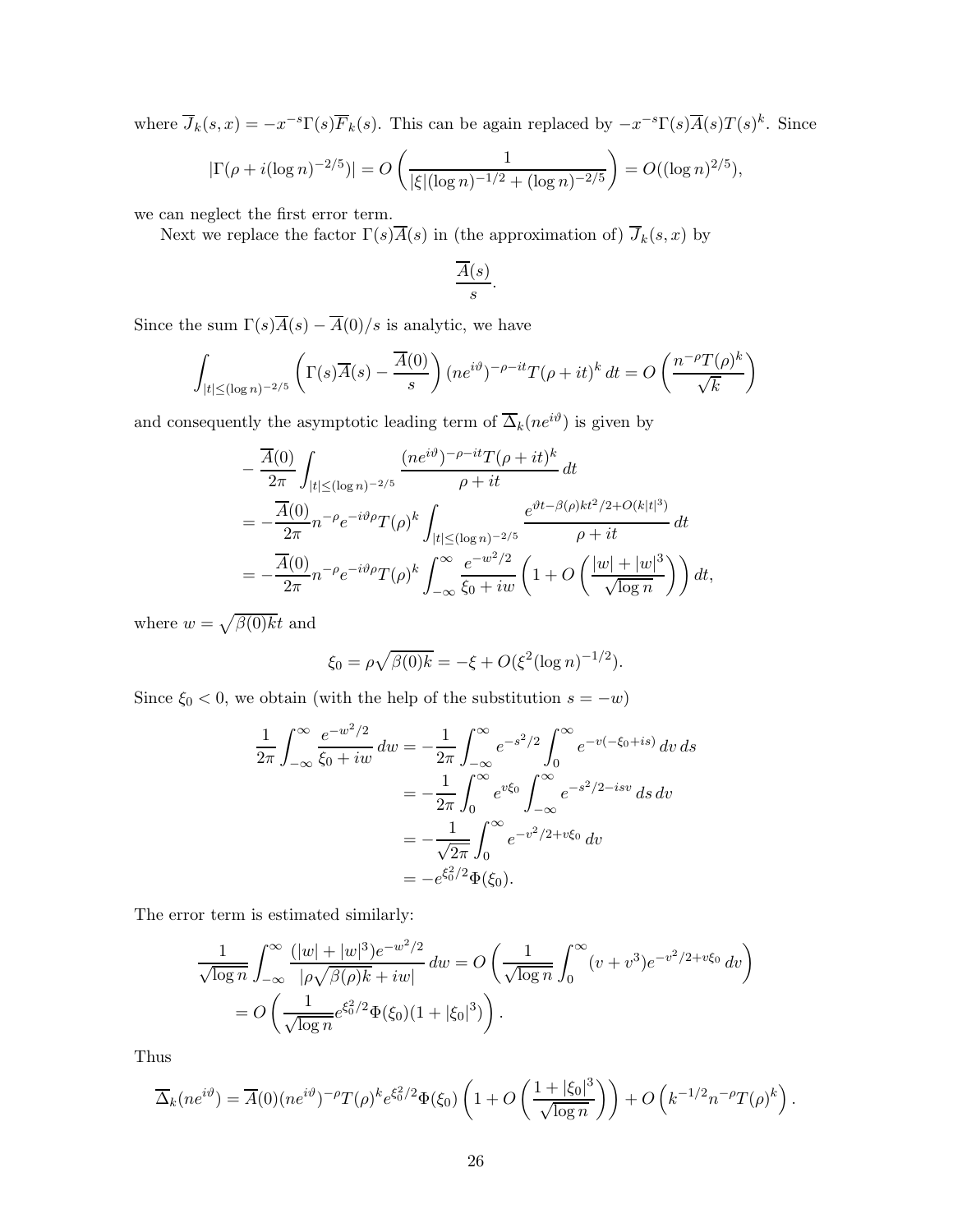By using the local expansions

$$
n^{-\rho}T(\rho)^k = T(0)^k e^{-\xi^2/2 + O(|\xi^3|(\log n)^{-1/2})},
$$
  

$$
e^{\xi_0^2/2} \Phi(\xi_0) = e^{\xi^2/2} \Phi(-\xi) \left(1 + O\left(|\xi|^3 (\log n)^{-1/2}\right)\right)
$$

we end up with the final expansion

$$
\overline{\Delta}_k(ne^{i\vartheta}) = \overline{A}(0)T(0)^k\Phi(-\xi)\left(1+O\left(\frac{1+|\xi_0|^3}{\sqrt{\log n}}\right)\right) + O\left(k^{-1/2}T(0)^ke^{-\xi^2/2}\right),
$$

that holds uniformly for  $|\vartheta| \leq \vartheta_0$ .

#### 4.2.3 Depoissonization

The final step in the proof is to obtain asymptotics for  $\mathbb{E} B_{n,k}$  and  $\mathbb{E} I_{n,k}$  from the asymptotic properties of  $\Delta_k(x)$  and  $\overline{\Delta}_k(x)$ . This is accomplished by the analytical depoissonization [9] which requires to compute another Cauchy integral

$$
\mathbb{E}\,B_{n,k} = \frac{n!}{2\pi i} \int_{|x|=n} e^x \Delta_k(x) \frac{dx}{x^{n+1}}.
$$

Since  $\Delta_k(x)$  behaves quite smoothly (in particular it has a subexponential growth) the depoissonization heuristics saying that  $\mathbb{E} B_{n,k} \approx \Delta_k(n)$  applies (see [5, 27]). However, this has to be made precise. For this we need a good upper bound for  $\Delta_k(ne^{i\vartheta})$  that is valid for all  $|\vartheta| \leq \pi$ .

**Lemma 6** For every real number  $\rho$  there exist constants  $C = C(\rho) > 0$ ,  $c_1 = c_1(\rho) \geq 0$ ,  $c_2 = c_2(\rho) > 0$ , and an integer  $k_0 = k_0(\rho)$  such that

$$
|e^x \Delta_k(x)| \le C(1 + c_1/r)^k (1 - c_2 \vartheta^2)^{-k} r^{-\rho} T(\rho)^k e^{r(1 - c_2 \vartheta^2)}
$$
(59)

for  $k \geq 0$  and uniformly for all  $r \geq 1$  and  $|\vartheta| \leq \pi$ , where  $x = re^{i\vartheta}$ .

**Proof:** We indicate a proof for  $\rho \leq 0$ . (In this case we can choose  $c_1 = 0$  and get also a proof for all  $r \ge 0$ ). First, since  $e^x \Delta_0(x) = 1$  (and  $e^x \overline{\Delta}_0(x) = e^x - 1$ , respectively) it is clear that (59) holds for  $k = 0$  (for properly constants C and  $c_2$ ). Then by definition we have recursively

$$
|e^x \Delta_{k+1}(x)| = \left| \int_0^x e^{\xi} \left( \Delta_k(p\xi) + \Delta_k(q\xi) \right) d\xi \right|
$$
  
\n
$$
= \left| \int_0^r e^{te^{i\vartheta}} \left( \Delta_k(pte^{i\vartheta}) + \Delta_k(qte^{i\vartheta}) \right) dt \right|
$$
  
\n
$$
\leq C(1 - c\vartheta^2)^{-k} T(\rho)^k \int_0^r \left( e^{qt \cos \vartheta} (pt)^{-\rho} e^{pt(1 - c_2\vartheta^2)} + e^{pt \cos \vartheta} (qt)^{-\rho} e^{qt(1 - c_2\vartheta^2)} \right) dt
$$
  
\n
$$
\leq C(1 - c_2\vartheta^2)^{-k} T(\rho)^{k+1} \int_0^r t^{-\rho} e^{t(1 - c\vartheta^2)} dt
$$
  
\n
$$
\leq C(1 - c_2\vartheta^2)^{-k-1} T(\rho)^{k+1} r^{-\rho} e^{r(1 - c_2\vartheta^2)}.
$$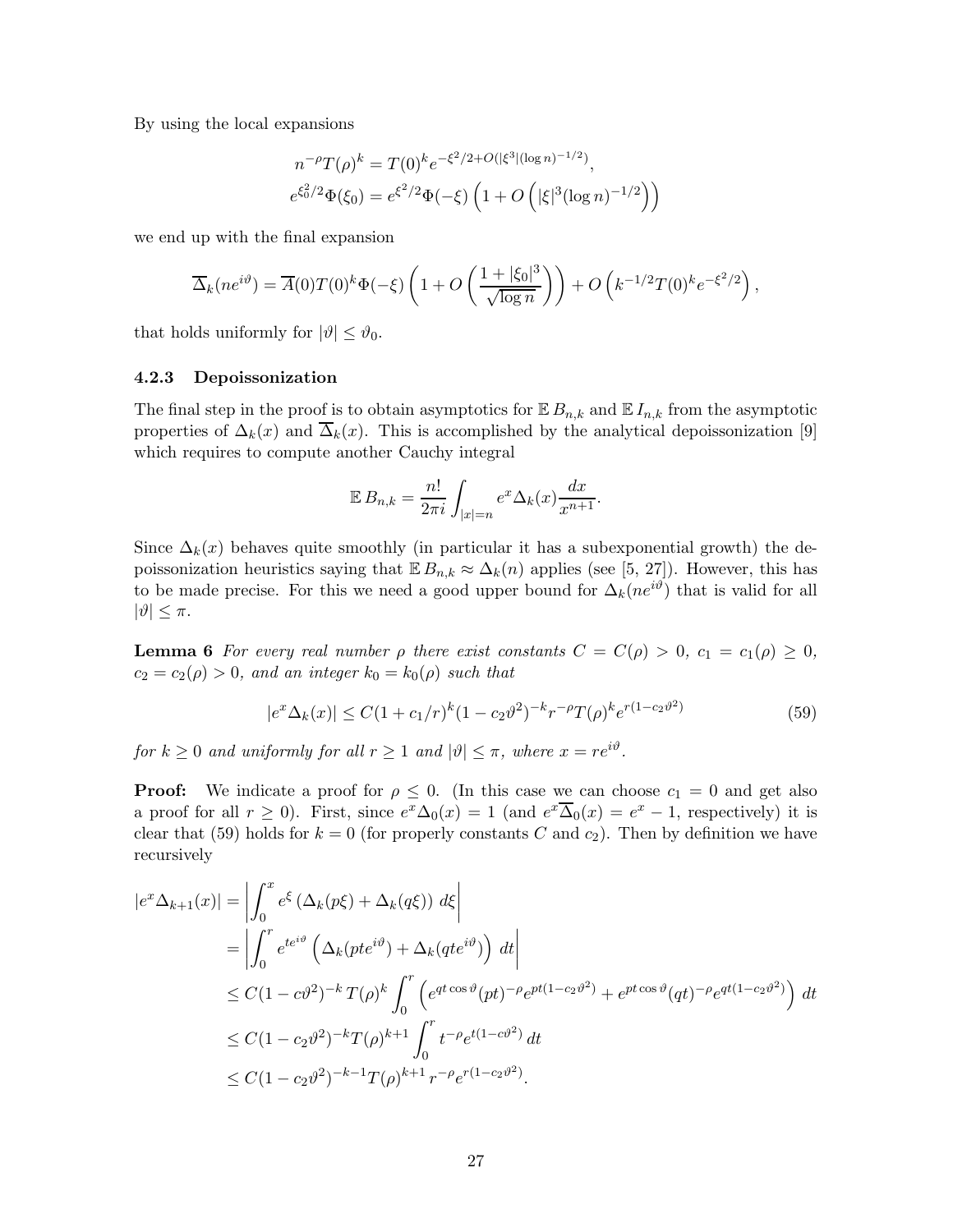A similar proof works for  $\rho > 0$ . Here we have to use the trivial estimate  $e^{1}\Delta_{k}(1) = O(1)$ and the asymptotic formula

$$
\int_{1}^{x} t^{-\rho} e^{t} dt = x^{-\rho} e^{x} (1 + O(1/x)) \leq x^{-\rho} e^{x} (1 + c_{1}/x) \qquad (x \geq 1)
$$

for some constant  $c_1 = c_1(\rho) > 0$  instead of the inequality  $\int_0^x t^{-\rho} e^t dt \leq x^{-\rho} e^x$  that holds only for  $\rho \leq 0$ .

Since  $\Delta_k(r)$  is of order  $T(\rho)^k r^{-\rho}/\sqrt{k}$ , where  $\rho$  is the saddle point defined by

$$
\frac{k}{\log r} = \frac{p^{-\rho} + q^{-\rho}}{p^{-\rho} \log \frac{1}{p} + q^{-\rho} \log \frac{1}{q}},
$$

we can choose  $\rho$  in Lemma 6 accordingly and obtain as a corollary the bound

$$
|e^x \Delta_k(x)| \le C' e^r \Delta_k(r) \sqrt{\log r} \, e^{-rc'\vartheta^2} \qquad (x = re^{i\vartheta}),\tag{60}
$$

where k is of order  $\log r$  and the constants  $c' > 0$  and  $C' > 0$  depend on the ratio  $k / \log r$ .

Finally, as explained above we use the Cauchy integral along  $|x| = n$  to complete the asymptotic analysis:

$$
\mathbb{E}\,B_{n,k} = \frac{n!}{2\pi i} \int_{|x|=n} e^x \Delta_k(x) \, \frac{dx}{x^{n+1}} = \frac{n! \, n^{-n}}{2\pi} \int_{|\vartheta| \le \pi} e^{ne^{i\vartheta}} \Delta_k(n e^{i\vartheta}) e^{-in\vartheta} \, d\vartheta.
$$

Fix  $0 < \vartheta_0 < \pi/2$ . Then (60) implies

$$
\left| \frac{n! \, n^{-n}}{2\pi} \int_{\vartheta_0 \le |\vartheta| \le \pi} e^{ne^{i\vartheta} \Delta_k(n e^{i\vartheta}) e^{-in\vartheta} d\vartheta} \right| \le \Delta_k(n) \frac{n! \, n^{-n} e^n \sqrt{\log n}}{2\pi} \int_{\vartheta_0 \le |\vartheta| \le \pi} e^{-c' n \vartheta^2} d\vartheta
$$

$$
= O\left(\Delta_k(n) \, e^{-c'' \vartheta_0^2 n}\right).
$$

For the remaining part of the integral we use (57) and obtain

$$
\frac{n! \, n^{-n}}{2\pi} \int_{|\vartheta| \leq \vartheta_0} e^{ne^{i\vartheta}} \Delta_k(ne^{i\vartheta}) e^{-in\vartheta} d\vartheta
$$
\n
$$
= \frac{n^{-\rho}T(\rho)^k}{\sqrt{2\pi\beta(\rho)k}} \sum_{|j| \leq j_0} \Gamma(\rho + it_j) A(\rho + it_j)
$$
\n
$$
\times \frac{n! \, n^{-n}}{2\pi} \int_{|\vartheta| \leq \vartheta_0} e^{ne^{i\vartheta} - in\vartheta} e^{i\vartheta(\rho + it_j)} d\vartheta \cdot (1 + O(k^{-1/2}))
$$
\n
$$
= \frac{n^{-\rho}T(\rho)^k}{\sqrt{2\pi\beta(\rho)k}} \sum_{|j| \leq j_0} \Gamma(\rho + it_j) A(\rho + it_j)
$$
\n
$$
\times \frac{n! \, n^{-n}e^n}{2\pi} \int_{|\vartheta| \leq \vartheta_0} e^{-\frac{1}{2}n\vartheta^2} (1 + O(n|\vartheta|^3) + O(|t_j\vartheta|)) d\vartheta \cdot (1 + O(k^{-1/2}))
$$
\n
$$
= \frac{n^{-\rho}T(\rho)^k}{\sqrt{2\pi\beta(\rho)k}} \sum_{|j| \leq j_0} \Gamma(\rho + it_j) A(\rho + it_j) (1 + O(|t_j|n^{-1/2}) + O(k^{-1/2}))
$$
\n
$$
= \Delta_k(n) (1 + O(k^{-1/2})).
$$

This completes the proof of Theorem 4. The last part of the proof of Theorem 5 follows the same footsteps and is omitted.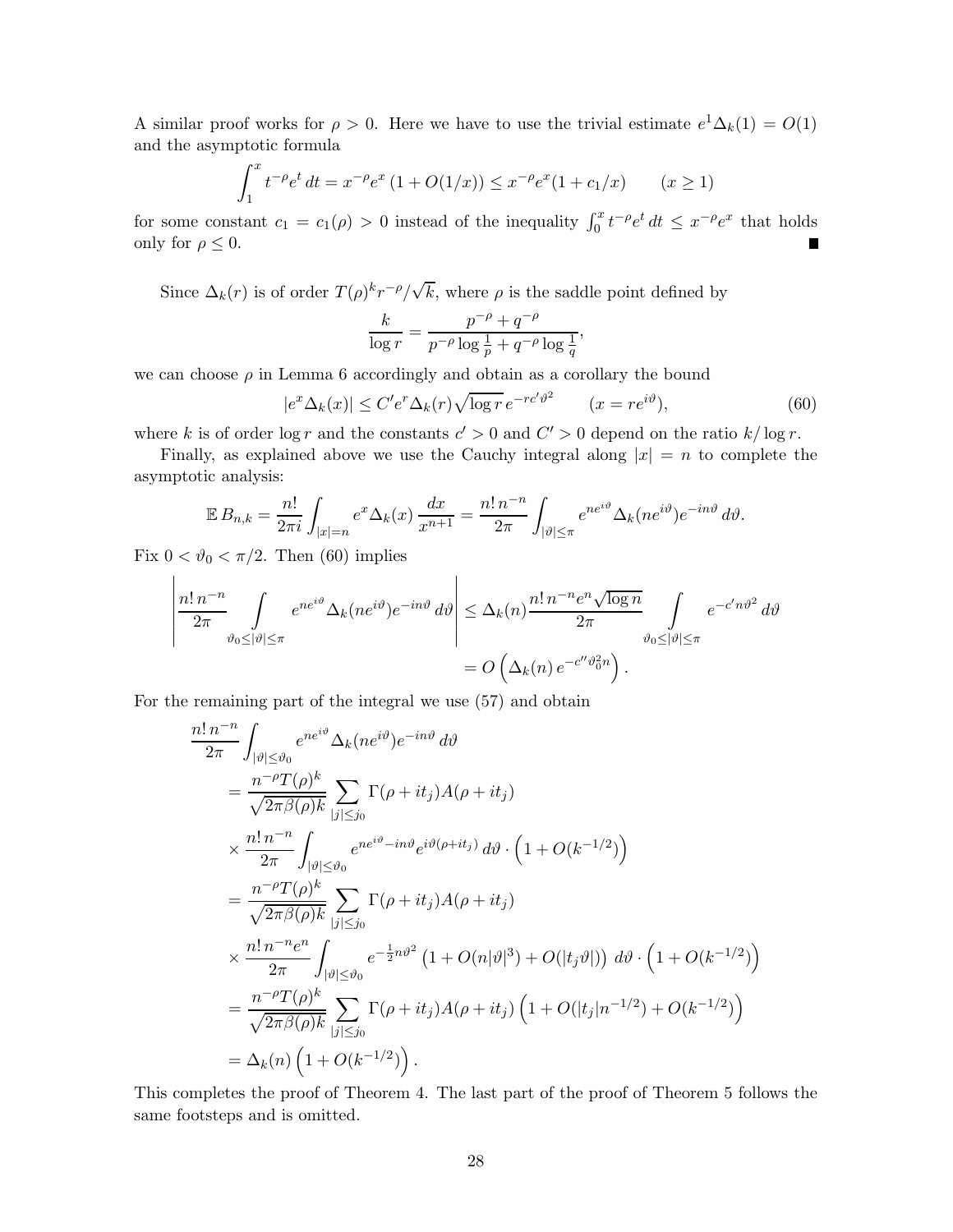# Acknowledgment

We thank two anonymous referees for a careful reading of our manuscript and helping us to improve the presentation.

### References

- [1] L. Devroye, A Study of Trie-Like Structures Under the Density Model, Annals of Applied Probability, 2, 402–434, 1992.
- [2] L. Devroye and H.-K. Hwang, Width and Mode of the Profile for Some Random Rrees of Logarithmic Height, Ann. Appl. Probab., 16, 886–918, 2006.
- [3] M. Drmota, Random Trees, Springer, Wien, 2009.
- [4] P. Flajolet, X. Gourdon, and P. Dumas, Mellin Transforms and Asymptotics: Harmonic Sums, Theoretical Computer Science, 144, 3–58, 1995.
- [5] P. Flajolet and R. Sedgewick, Analytic Combinatorics, Cambridge University Press, Cambridge, 2008.
- [6] G. Gasper and M. Rahman, Basic Hypergeometric Series, Cambridge University Press, Cambridge, 2004.
- [7] P. Jacquet and W. Szpankowski, Analysis of Digital Tries with Markovian Dependency, IEEE Trans. Information Theory, 37, 1470–1475, 1991.
- [8] P. Jacquet, and W. Szpankowski, Asymptotic Behavior of the Lempel-Ziv Parsing Scheme and Digital Search Trees, Theoretical Computer Science, 144, 161–197, 1995.
- [9] P. Jacquet, and W. Szpankowski, Analytical Depoissonization and Its Applications, Theoretical Computer Science, 201, 1–62, 1998.
- [10] P. Jacquet, W. Szpankowski, and J. Tang, Average Profile of the Lempel-Ziv Parsing Scheme for a Markovian Source, Algorithmica, 31, 318–360, 2001.
- [11] P. Jacquet and M. Régnier, Trie Partitioning Process: Limiting Distributions, Lecture Notes in Comput. Sci., 214, 196–210, Springer, Berlin, 1986.
- [12] C. Knessl, and W. Szpankowski, Asymptotic Behavior of the Height in a Digital Search Tree and the Longest Phrase of the Lempel-Ziv Scheme, SIAM J. Computing, 30, 923- 964, 2000.
- [13] C. Knessl and W. Szpankowski, On the Average Profile of Symmetric Digital Search Trees, Analytic Combinatorics, 4, article  $# 6, 2009$ .
- [14] D. Knuth, The Art of Computer Programming. Sorting and Searching, Vol. 3, Second Edition, Addison-Wesley, Reading, MA, 1998.
- [15] A. G. Konheim and D. J. Newman, A Note on Growing Binary trees, *Discrete Mathe*matics, 4, 57–63, 1973.